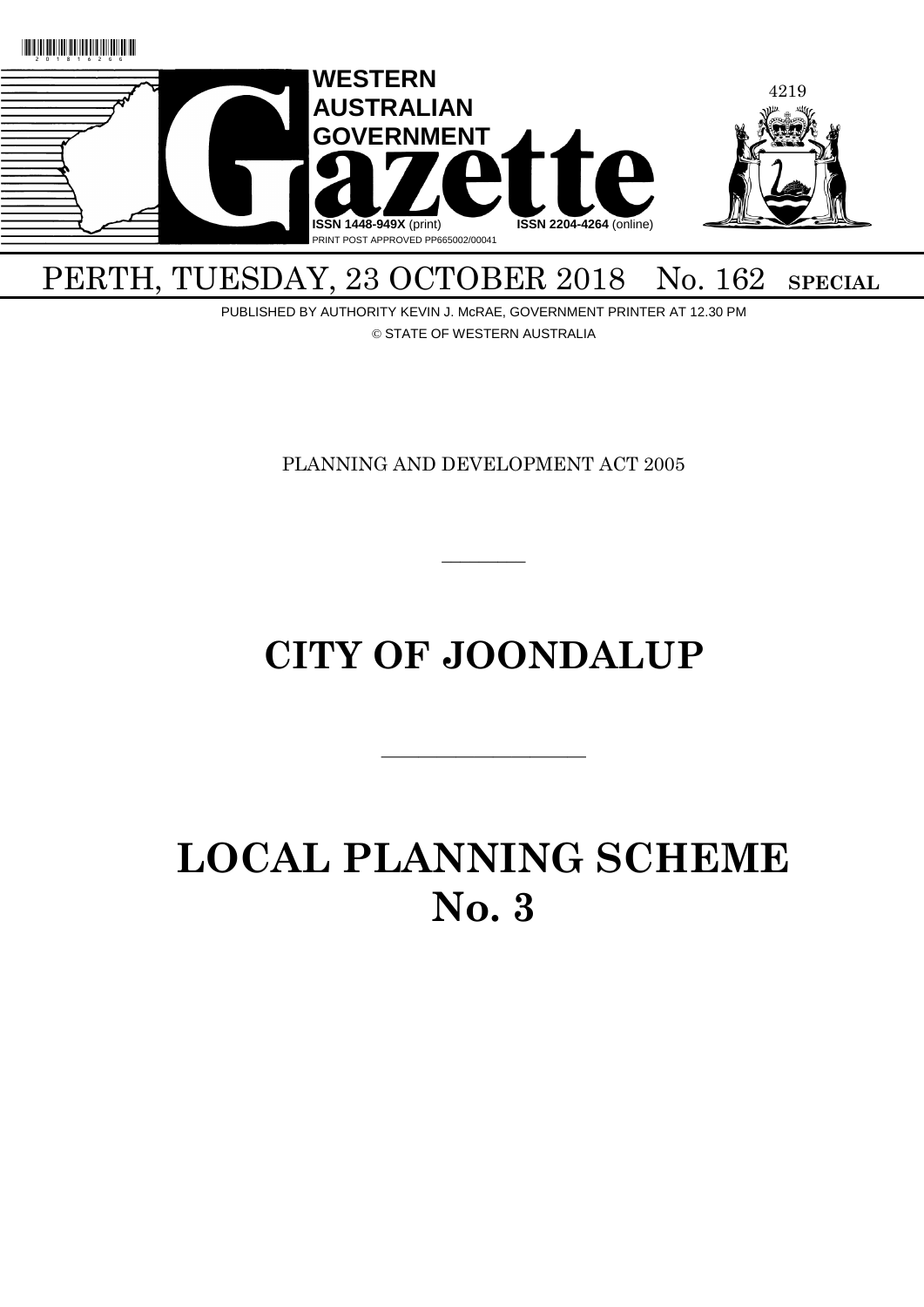### **DISCLAIMER**

This is a copy of the Local Planning Scheme produced from an electronic version of the Scheme held and maintained by the Department of Planning. Whilst all care has been taken to accurately portray the current Scheme provisions, no responsibility shall be taken for any omission or errors in this documentation.

Consultation with the respective Local Government Authority should be made to view a legal version of the Scheme.

Please advise the Department of Planning of any errors or omissions in this document.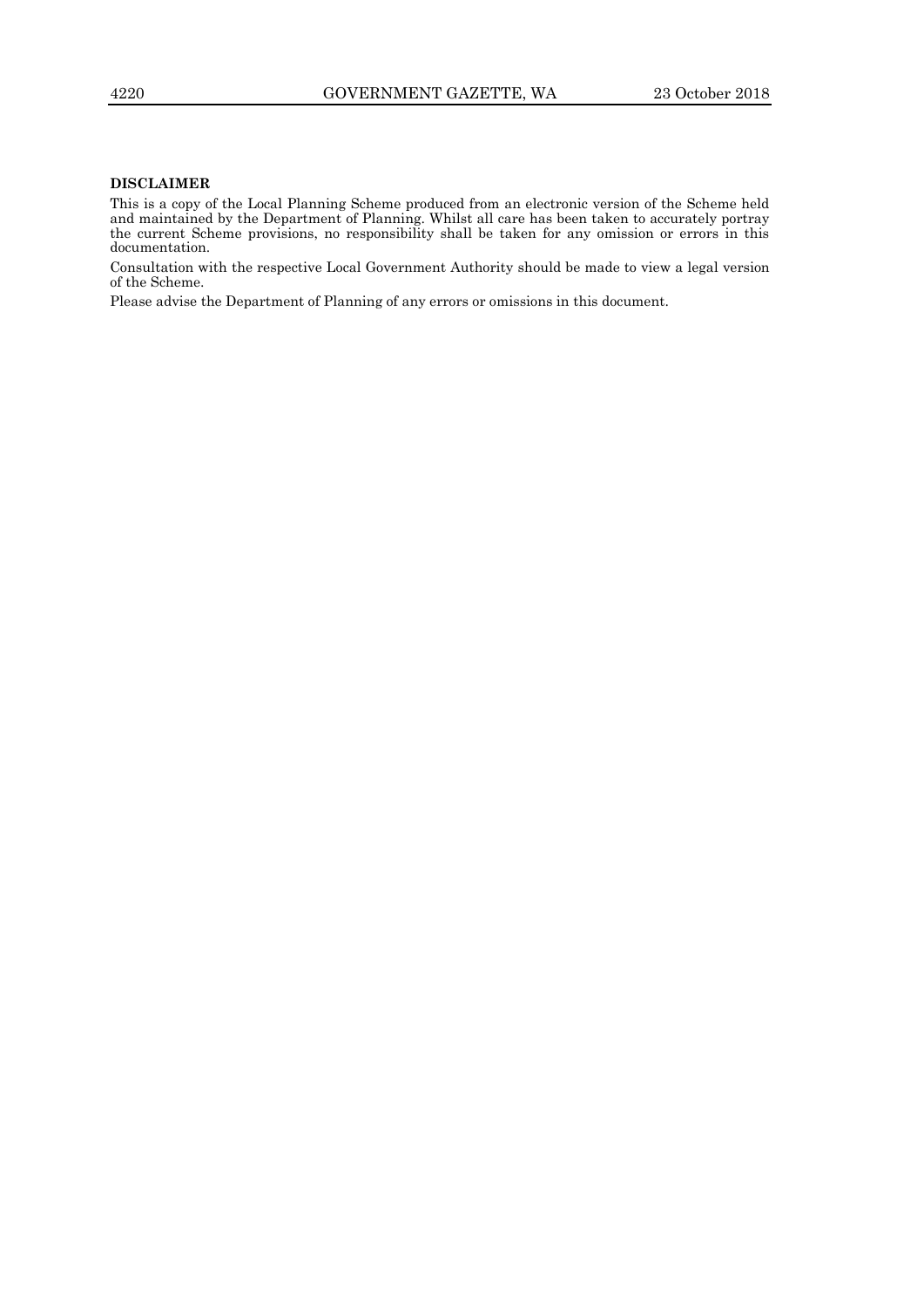### **PLANNING AND DEVELOPMENT ACT 2005**

### CITY OF JOONDALUP

### **LOCAL PLANNING SCHEME No. 3**

### TABLE OF CONTENTS

### **PART 1—PRELIMINARY**

### 1. Citation

- 2. Commencement
- 3. Scheme Revoked
- 4. Notes Do Not Form Part of Scheme
- 5. Responsibility for Scheme
- 6. Scheme Area
- 7. Contents of Scheme
- 8. Purposes of the Scheme
- 9. Aims of Scheme
- 10. Relationship With Local Laws
- 11. Relationship With Other Local Planning Schemes
- 12. Relationship With Region Planning Scheme

### **PART 2—RESERVES**

- 13. Regional Reserves
- 14. Local Reserves
- 15. Additional Uses for Local Reserves

### **PART 3—ZONES AND USE OF LAND**

- 16. Zones
- 17. Zoning Table
- 18. Interpreting Zoning Table
- 19. Additional Uses
- 20. Restricted Uses
- 21. Special Use Zones
- 22. Non-Conforming Uses
- 23. Changes to Non-Conforming Use
- 24. Register of Non-Conforming Uses

### **PART 4—GENERAL DEVELOPMENT REQUIREMENTS**

- 25. R-Codes
- 26. Modification of R-Codes
- 27. State Planning Policy 3.6 to Be Read As Part of Scheme
- 28. Modification of State Planning Policy 3.6
- 29. Other State Planning Policies to Be Read As Part of Scheme
- 30. Modification of State Planning Policies
- 31. Environmental Conditions
- 32. General Site and Development Requirements
- 33. Site Specific Development Standards and Requirements
- 34. Variations to Site and Development Requirements
- 35. Restrictive Covenants

### **PART 5—SPECIAL CONTROL AREAS**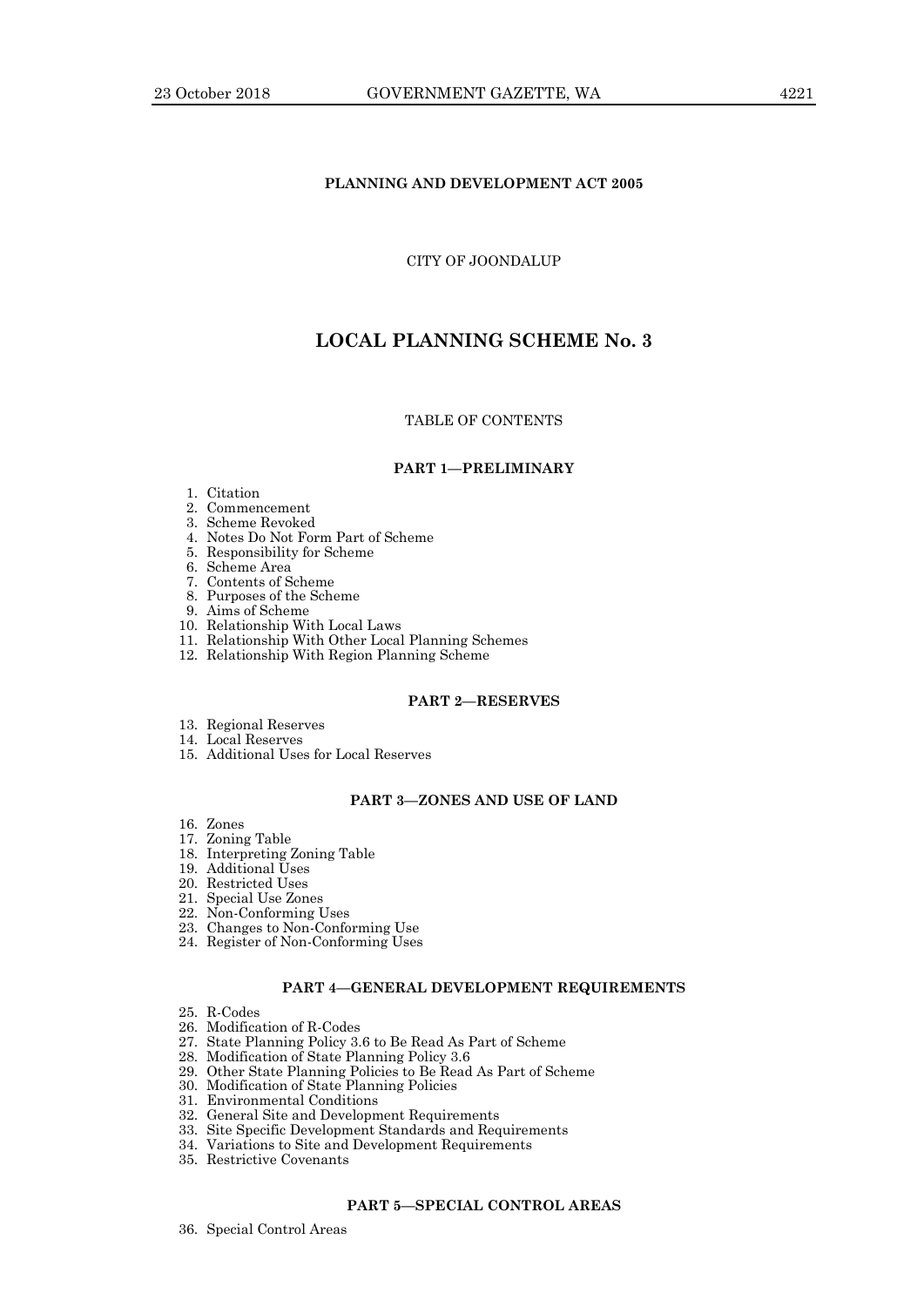### **PART 6—TERMS REFERRED TO IN SCHEME**

*Division 1—General Definitions Used in Scheme*

37. Terms Used

*Division 2—Land Use Terms Used in Scheme*

38. Land Use Terms Used

**SCHEDULE A—SUPPLEMENTAL PROVISIONS TO THE DEEMED PROVISIONS**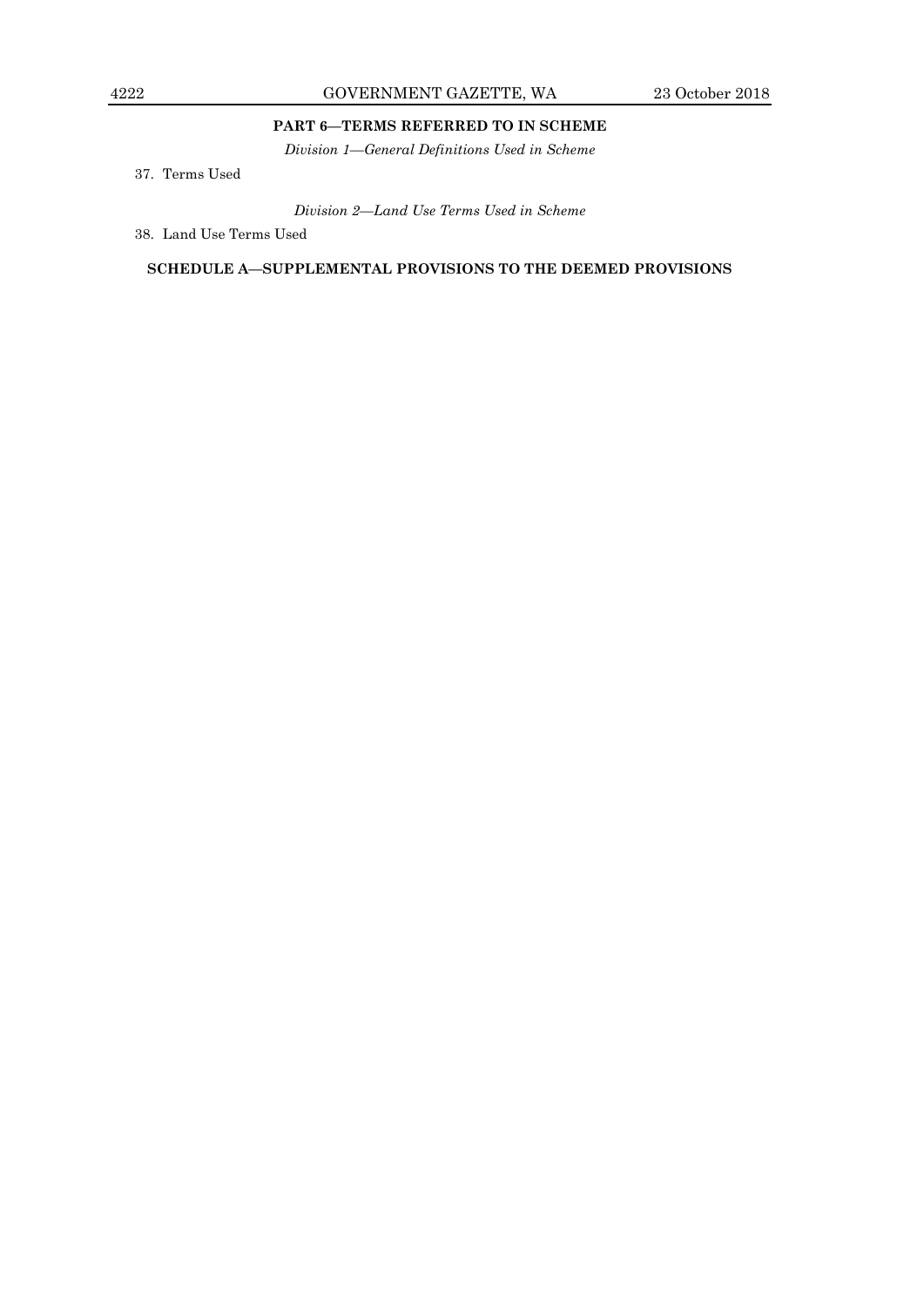### **PLANNING AND DEVELOPMENT ACT 2005**

### CITY OF JOONDALUP

### **LOCAL PLANNING SCHEME No. 3**

The City of Joondalup under the powers conferred by the *Planning and Development Act 2005* makes the following Local Planning Scheme.

### **PART 1—PRELIMINARY**

### **1. Citation**

This local planning scheme is the *City of Joondalup Scheme No. 3*.

#### **2. Commencement**

Under section 87(4) of the Act, this local planning scheme comes into operation on the day on which it is published in the *Gazette*.

### **3. Scheme Revoked**

The following local planning scheme(s) are revoked—

- District Planning Scheme No. 2—gazetted on 28th November 2000.
- Town Planning Scheme No. 6—gazetted April 1972.

### **4. Notes Do Not Form Part of Scheme**

Notes, and instructions printed in italics, do not form part of this Scheme.

Note: The *Interpretation Act 1984* section 32 makes provision in relation to whether headings form part of the written law.

### **5. Responsibility for Scheme**

The City of Joondalup is the local government responsible for the enforcement and implementation of this Scheme and the execution of any works required to be executed under this Scheme.

### **6. Scheme Area**

This Scheme applies to the area shown on the Scheme Map.

Note: The Scheme area (or part) is also subject to the Metropolitan Region Planning Scheme (see clause 12).

### **7. Contents of Scheme**

(1) In addition to the provisions set out in this document (the *scheme text*), this Scheme includes the following—

- (a) the deemed provisions (set out in the *Planning and Development (Local Planning Schemes) Regulations 2015* Schedule 2) including any supplemental deemed provisions outlined in Schedule A of the scheme text;
- (b) the Scheme Map.
- (2) This Scheme is to be read in conjunction with any local planning strategy for the Scheme area.

### **8. Purposes of the Scheme**

The purposes of this Scheme are to—

- (a) set out the local government's planning aims and intentions for the Scheme area; and
- (b) set aside land as reserves for public purposes; and
- (c) zone land within the Scheme area for the purposes defined in this Scheme; and
- (d) control and guide development including processes for the preparation of structure plans, activity centre plans and local development plans; and
- (e) set out procedures for the assessment and determination of development applications; and
- (f) set out procedures for contributions to be made for the costs of providing infrastructure in connection with development through development contribution plans; and
- (g) make provision for the administration and enforcement of this Scheme; and
- (h) address other matters set out in the Schedule 7 of the Act.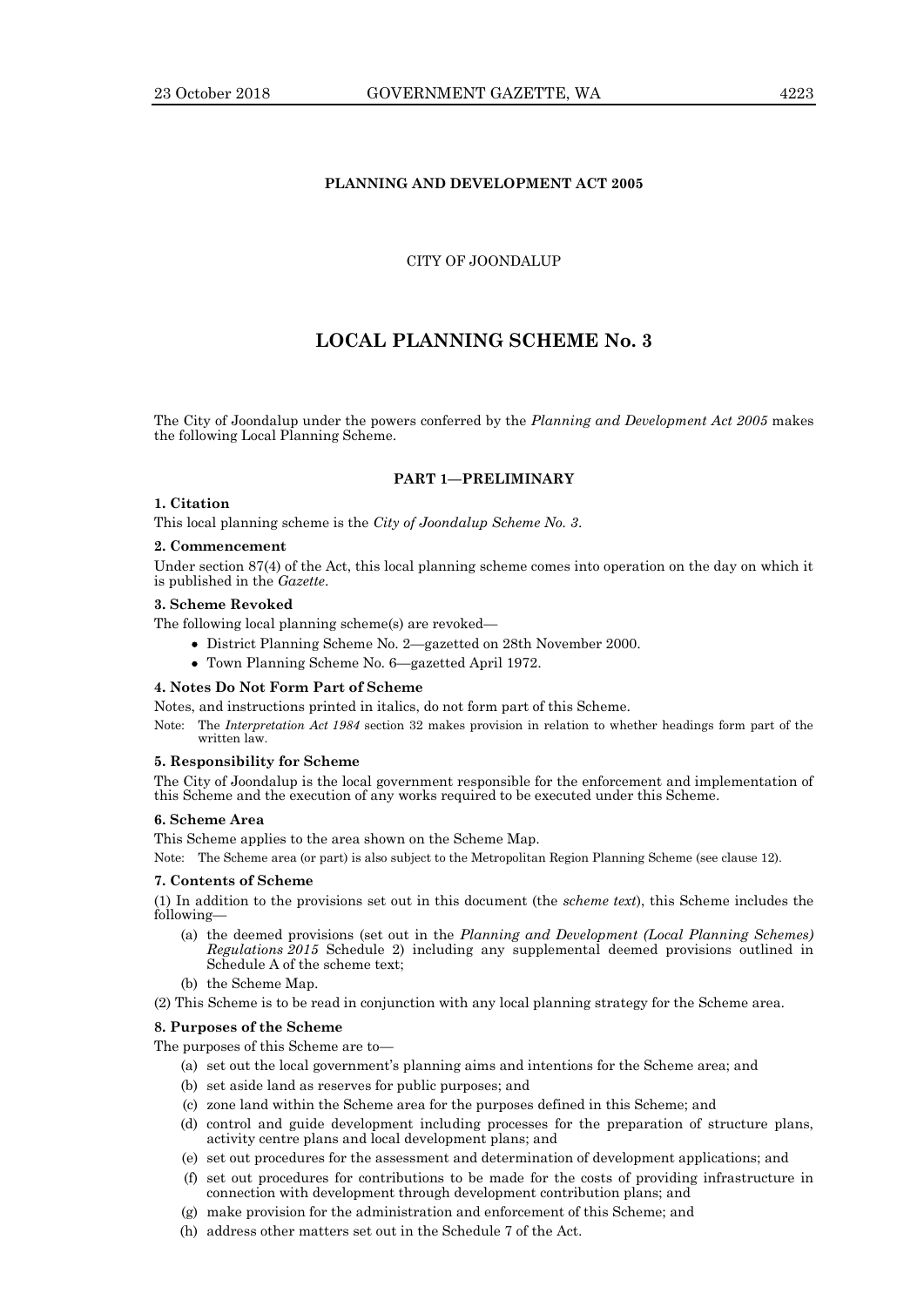### **9. Aims of Scheme**

The aims of this Scheme are—

- (a) To cater for the diverse needs of the community by encouraging the provision of a range of housing, employment, business, recreation, transport and education opportunities;
- (b) To support the provision of a variety of housing choices that cater for an ageing population and changing household structures;
- (c) To protect amenity by ensuring that the use and development of land does not result in significant adverse impacts on the physical and social environment or the health and welfare of residents;
- (d) To provide for safe, convenient, attractive and viable activity centres which serve the needs of the community by providing a range of services and are accessible to all users;
- (e) To encourage development that will strengthen the economic base of the City and provide a range of employment opportunities;
- (f) To ensure that land uses are appropriately integrated with existing transport routes within the City;
- (g) To facilitate an effective and accessible transport network that caters for a range of alternatives, including public transport, cycling and walking;
- (h) To maintain a high standard and convenient network of public open space that balances the protection of vegetation and biodiversity with the provision of active and passive recreation, consistent with the needs of the local community;
- (i) To promote and encourage land use and development that incorporates environmentally sustainability principles, including but not limited to solar passive design, energy efficiency, water conservation, waste management and retention/planting of local native vegetation;
- (j) To encourage the conservation and continued use of identified places and objects of cultural heritage significance; and
- (k) To assist the effective implementation of local and State plans, strategies and policies including the State Planning Policies.

### **10. Relationship With Local Laws**

Where a provision of this Scheme is inconsistent with a local law, the provision of this Scheme prevails to the extent of the inconsistency.

#### **11. Relationship With Other Local Planning Schemes**

There are no other local planning schemes of the City of Joondalup which apply to the Scheme area.

### **12. Relationship With Region Planning Scheme**

The Metropolitan Region Scheme made (or continued) under Part 4 of the Act applies in respect of part or all of the Scheme area.

Note: The authority responsible for implementing the Metropolitan Region Scheme is the Western Australian Planning Commission.

### **PART 2—RESERVES**

### **13. Regional Reserves**

(1) Regional reserves are marked on the Scheme Map according to the legend on the Scheme Map.

(2) The lands marked as regional reserves are lands reserved for a public purpose under the Metropolitan Region Scheme.

Note: The process of reserving land under a regional planning scheme is separate from the process of reserving land under the *Land Administration Act 1997* section 41.

### **14. Local Reserves**

(1) In this clause—

*Department of Main Roads* means the department principally assisting in the administration of the *Main Roads Act 1930*;

*Western Australian Road Hierarchy* means the document of that name available on the website maintained by the Department of Main Roads.

(2) Local Reserves are shown on the Scheme Map according to the legend on the Scheme Map.

(3) The objectives of each local reserve are as follows—

#### **Table 1 Reserve objectives**

| Reserve name                  | <b>Objectives</b>                                                                                                                                                                                                                                                                                |
|-------------------------------|--------------------------------------------------------------------------------------------------------------------------------------------------------------------------------------------------------------------------------------------------------------------------------------------------|
| Public Open Space             | • To set aside areas for public open space, particularly those established<br>under the <i>Planning and Development Act 2005</i> s. 152.<br>• To provide for a range of active and passive recreation uses such as<br>recreation buildings and courts and associated car parking and<br>drainage |
| Environmental<br>Conservation | • To identify areas with biodiversity and conservation value, and to<br>protect those areas from development and subdivision.                                                                                                                                                                    |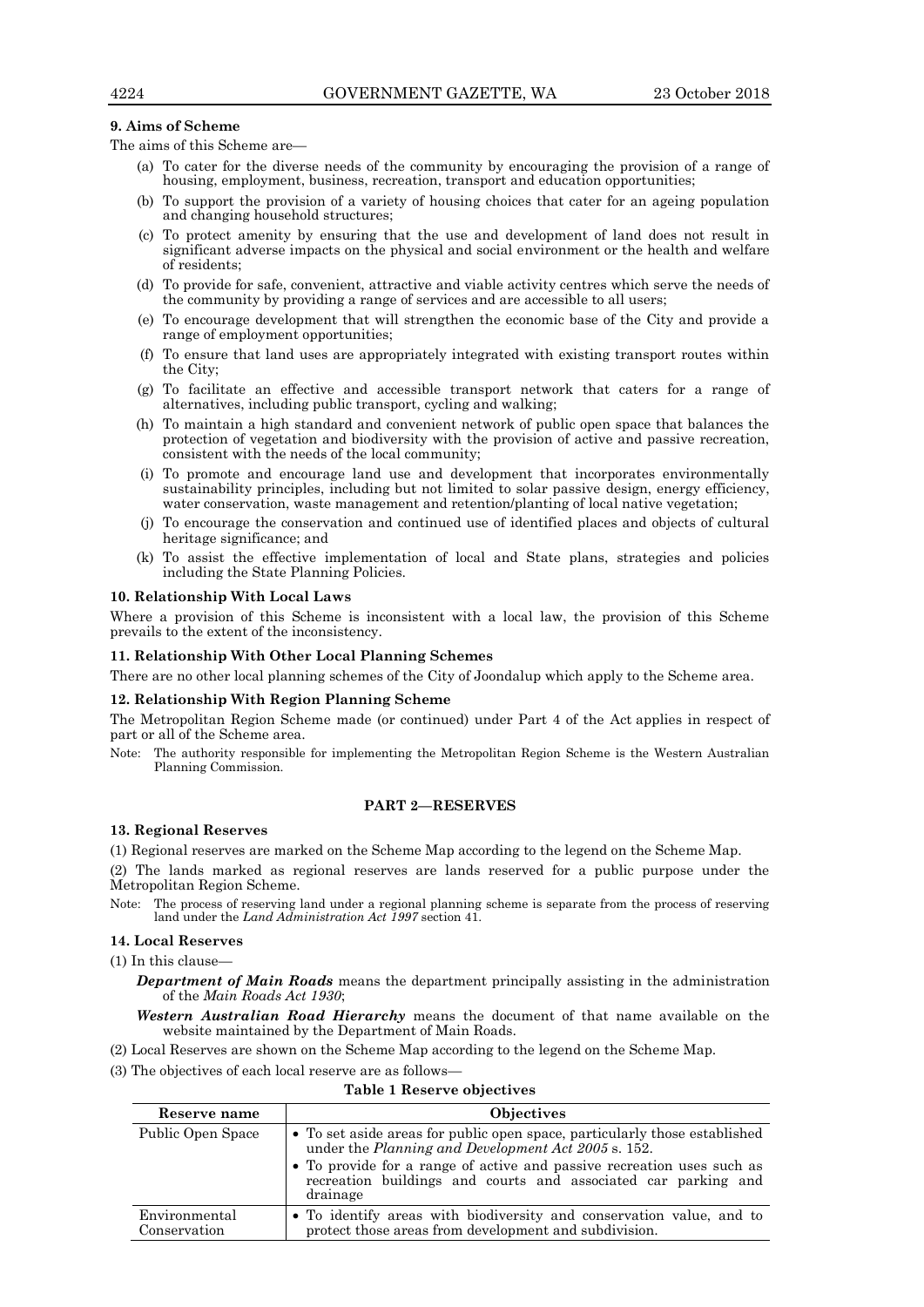| Reserve name                 | Objectives                                                                                                                                                                                                                                                                                                                                                  |  |  |  |
|------------------------------|-------------------------------------------------------------------------------------------------------------------------------------------------------------------------------------------------------------------------------------------------------------------------------------------------------------------------------------------------------------|--|--|--|
| Civic and<br>Community       | • To provide for a range of community facilities which are compatible<br>with surrounding development.<br>• To provide for public facilities such as halls, theatres, art galleries,<br>educational, health and social care facilities, accommodation for the<br>aged, and other services by organisations involved in activities for<br>community benefit. |  |  |  |
| <b>Public Purposes</b>       | • To provide for a range of essential physical and community<br>infrastructure.                                                                                                                                                                                                                                                                             |  |  |  |
| Drainage/Waterway            | • To set aside land required for significant waterways and drainage.                                                                                                                                                                                                                                                                                        |  |  |  |
| Primary Distributor<br>Road  | • To set aside land required for a primary distributor road being a road<br>classified as a Regional Distributor or Primary Distributor under the<br>Western Australian Road Hierarchy.                                                                                                                                                                     |  |  |  |
| District Distributor<br>Road | • To set aside land required for a district distributor road being a road<br>classified as a Distributor A or Distributor B under the Western<br>Australian Road Hierarchy.                                                                                                                                                                                 |  |  |  |
| Local Distributor<br>Road    | • To set aside land required for a local distributor road being a road<br>classified as a Local Distributor under the Western Australian Road<br>Hierarchy.                                                                                                                                                                                                 |  |  |  |
| Local Road                   | • To set aside land required for a local road being a road classified as an<br>Access Road under the Western Australian Road Hierarchy.                                                                                                                                                                                                                     |  |  |  |

### **15. Additional Uses for Local Reserves**

There are no additional uses for land in local reserves that apply to this Scheme.

### **PART 3—ZONES AND USE OF LAND**

### **16. Zones**

(1) Zones are shown on the Scheme Map according to the legend on the Scheme Map.

(2) The objectives of each zone are as follows—

**Table 2 Zone objectives**

| Zone name             | Objectives                                                                                                                                                                                                          |  |  |  |  |  |
|-----------------------|---------------------------------------------------------------------------------------------------------------------------------------------------------------------------------------------------------------------|--|--|--|--|--|
| Residential           | • To provide for a range of housing and a choice of residential densities to<br>meet the needs of the community.                                                                                                    |  |  |  |  |  |
|                       | . To facilitate and encourage high quality design, built form and<br>streets capes throughout residential areas.                                                                                                    |  |  |  |  |  |
|                       | • To provide for a range of non-residential uses, which are compatible with<br>and complementary to residential development.                                                                                        |  |  |  |  |  |
| Urban<br>Development  | • To provide an intention of future land use and a basis for more detailed<br>structure planning in accordance with the provisions of this Scheme.                                                                  |  |  |  |  |  |
|                       | • To provide for a range of residential densities to encourage a variety of<br>residential accommodation.                                                                                                           |  |  |  |  |  |
|                       | • To provide for the progressive and planned development of future urban<br>areas for residential purposes and for commercial and other uses<br>normally associated with residential development.                   |  |  |  |  |  |
| Mixed Use Zone        | • To provide for a wide variety of active uses on street level which are<br>compatible with residential and other non-active uses on upper levels.                                                                  |  |  |  |  |  |
|                       | • To allow for the development of a mix of varied but compatible land uses<br>which do not generate nuisance detrimental to the amenity of the district<br>or to the health, welfare and safety of its residents.   |  |  |  |  |  |
|                       | • To encourage high quality, pedestrian friendly,<br>street-orientated<br>development that integrates with surrounding areas.                                                                                       |  |  |  |  |  |
| Centre                | • To designate land for future development as an activity centre.                                                                                                                                                   |  |  |  |  |  |
|                       | • To provide a basis for future detailed planning in accordance with the<br>structure planning provisions of this Scheme or the Activity Centres State<br>Planning Policy.                                          |  |  |  |  |  |
| Commercial            | • To provide for a range of shops, offices, restaurants and other commercial<br>outlets in defined townsites or activity centres.                                                                                   |  |  |  |  |  |
|                       | • To maintain the compatibility with the general streetscape, for all new<br>buildings in terms of scale, height, style, materials, street alignment and<br>design of facades or improve the existing streets cape. |  |  |  |  |  |
|                       | • To ensure that development is not detrimental to the amenity of adjoining<br>owners or residential properties in the locality.                                                                                    |  |  |  |  |  |
| Service<br>Commercial | • To accommodate commercial activities which, because of the nature of the<br>business, require good vehicular access and/or large sites.                                                                           |  |  |  |  |  |
|                       | • To provide for a range of wholesale sales, showrooms, trade and services<br>which, by reason of their scale, character, operational or land                                                                       |  |  |  |  |  |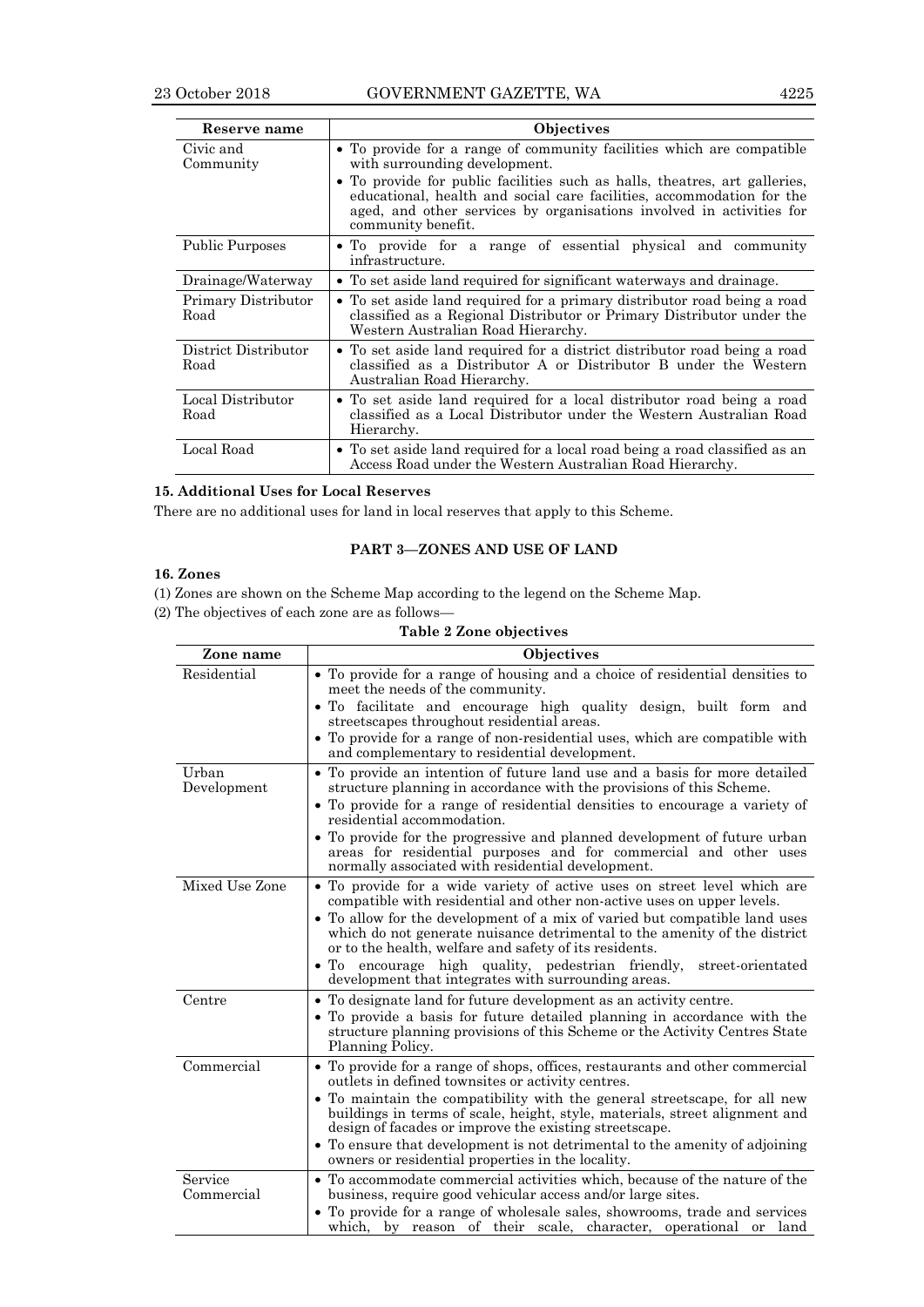| Zone name            | <b>Objectives</b>                                                                                                                                                                                           |
|----------------------|-------------------------------------------------------------------------------------------------------------------------------------------------------------------------------------------------------------|
|                      | requirements, are not generally appropriate in, or cannot conveniently be<br>accommodated in the commercial or industrial zones.                                                                            |
|                      | • To ensure that the standard of development is in keeping with<br>surrounding development and protects the amenity of the area.                                                                            |
| Light Industry       | • To provide for a range of light industrial uses, service industries and<br>recreational activities that are generally compatible with urban areas.                                                        |
|                      | • To ensure that where any development adjoins residential properties, the<br>development is suitably set back, screened or otherwise treated so as not<br>to detract from the residential amenity.         |
|                      | • To ensure that development within this zone creates an attractive facade<br>to the street for the visual amenity of surrounding areas.                                                                    |
| Private<br>Community | • To provide sites for privately owned and operated recreation, institutions<br>and places of worship.                                                                                                      |
| Purposes             | • To provide for a range of privately owned community facilities, and uses<br>that are incidental and ancillary to the provision of those facilities, which<br>are compatible with surrounding development. |
|                      | • To ensure that the standard of development is in keeping with<br>surrounding development and protects the amenity of the area.                                                                            |
| Rural                | • To provide for the maintenance or enhancement of specific local rural<br>character.                                                                                                                       |
|                      | • To provide for a range of non-rural land uses where they have<br>demonstrated benefit and are compatible with surrounding rural uses.                                                                     |

### **17. Zoning Table**

The zoning table for this Scheme is as follows—

**Table 3 Zoning Table**

|                                   |                         | Zones          |                         |                       |                         |                               |                         |                                                                                                                |                                                                                          |
|-----------------------------------|-------------------------|----------------|-------------------------|-----------------------|-------------------------|-------------------------------|-------------------------|----------------------------------------------------------------------------------------------------------------|------------------------------------------------------------------------------------------|
| <b>Use and Development Class</b>  | Residential             | Use<br>Mixed   | Commercial              | Commercial<br>Service | Light Industry          | Private Community<br>Purposes | Rural                   | Centre                                                                                                         | Urban Development                                                                        |
| <b>Amusement Parlour</b>          | $\overline{\mathrm{x}}$ | D              | D                       | D                     | $\overline{\mathrm{X}}$ | X                             | $\overline{\mathrm{X}}$ |                                                                                                                |                                                                                          |
| Animal Establishment              | X                       | $\overline{X}$ | $\mathbf X$             | $\mathbf X$           | $\overline{X}$          | X                             | D                       |                                                                                                                |                                                                                          |
| Bed and Breakfast                 | D                       | D              | $\overline{P}$          | X                     | X                       | D                             | D                       |                                                                                                                |                                                                                          |
| <b>Betting Agency</b>             | X                       | X              | D                       | D                     | X                       | $\mathbf X$                   | X                       | and adopted under Part 4 of the                                                                                | an approved                                                                              |
| <b>Bulky Goods Showroom</b>       | X                       | X              | D                       | $\mathbf{P}$          | D                       | X                             | X                       |                                                                                                                |                                                                                          |
| Car Park                          | X                       | ${\bf D}$      | $\overline{\mathrm{P}}$ | $\overline{P}$        | $\mathbf P$             | D                             | $\overline{X}$          |                                                                                                                |                                                                                          |
| Caravan Park                      | A                       | $\overline{X}$ | X                       | $\overline{X}$        | $\overline{X}$          | D                             | $\overline{\text{X}}$   |                                                                                                                |                                                                                          |
| Caretaker's Dwelling              | X                       | X              | D                       | D                     | D                       | $\mathbf{D}$                  | $\overline{X}$          |                                                                                                                | accordance with                                                                          |
| Child Care Premises               | D                       | D              | D                       | D                     | X                       | D                             | X                       |                                                                                                                |                                                                                          |
| Cinema/Theatre                    | X                       | $\mathbf X$    | D                       | D                     | X                       | D                             | $\overline{X}$          |                                                                                                                |                                                                                          |
| Civic Use                         | D                       | $\mathbf D$    | D                       | D                     | X                       | $\mathbf{P}$                  | X                       | deemed provisions                                                                                              |                                                                                          |
| Club Premises                     | X                       | X              | $\mathbf{P}$            | D                     | D                       | D                             | X                       |                                                                                                                | of land is to be in                                                                      |
| <b>Commercial Vehicle Parking</b> | X                       | $\overline{X}$ | D                       | D                     | $\overline{P}$          | X                             | D                       |                                                                                                                |                                                                                          |
| <b>Community Purpose</b>          | X                       | D              | D                       | D                     | X                       | $\mathbf{P}$                  | $\overline{X}$          |                                                                                                                |                                                                                          |
| <b>Consulting Rooms</b>           | A                       | $\mathbf{P}$   | $\overline{P}$          | $\mathbf{P}$          | X                       | D                             | $\overline{X}$          |                                                                                                                |                                                                                          |
| Convenience Store                 | X                       | D              | $\overline{P}$          | $\mathbf P$           | D                       | D                             | $\overline{X}$          |                                                                                                                |                                                                                          |
| <b>Educational Establishment</b>  | X                       | D              | D                       | D                     | D                       | $\overline{P}$                | X                       |                                                                                                                | use                                                                                      |
| <b>Exhibition Centre</b>          | X                       | D              | D                       | D                     | X                       | $\mathbf{P}$                  | X                       |                                                                                                                | and                                                                                      |
| Family Day Care                   | $\mathbf{P}$            | P              | $\mathbf{P}$            | X                     | $\overline{X}$          | X                             | X                       |                                                                                                                |                                                                                          |
| Fast Food Outlet                  | X                       | $\overline{X}$ | $\overline{P}$          | $\mathbf P$           | $\overline{X}$          | X                             | $\overline{X}$          |                                                                                                                |                                                                                          |
| <b>Fuel Depot</b>                 | $\overline{X}$          | $\overline{X}$ | $\overline{X}$          | $\overline{X}$        | $\overline{D}$          | $\overline{X}$                | $\overline{\mathrm{X}}$ |                                                                                                                |                                                                                          |
| <b>Funeral Parlour</b>            | X                       | $\mathbf X$    | D                       | D                     | D                       | X                             | X                       | Development and use of land is to be in accordance with an approved<br>activity centre structure plan prepared | structure plan prepared and adopted under Part 4 of the deemed provisions<br>Development |
| Garden Centre                     | X                       | $\mathbf X$    | $\mathbf P$             | $\mathbf P$           | $\mathbf{P}$            | X                             | $\mathbf X$             |                                                                                                                |                                                                                          |
| <b>Grouped Dwelling</b>           | $\overline{\mathrm{P}}$ | D              | $\overline{D}$          | X                     | X                       | D                             | $\overline{X}$          |                                                                                                                |                                                                                          |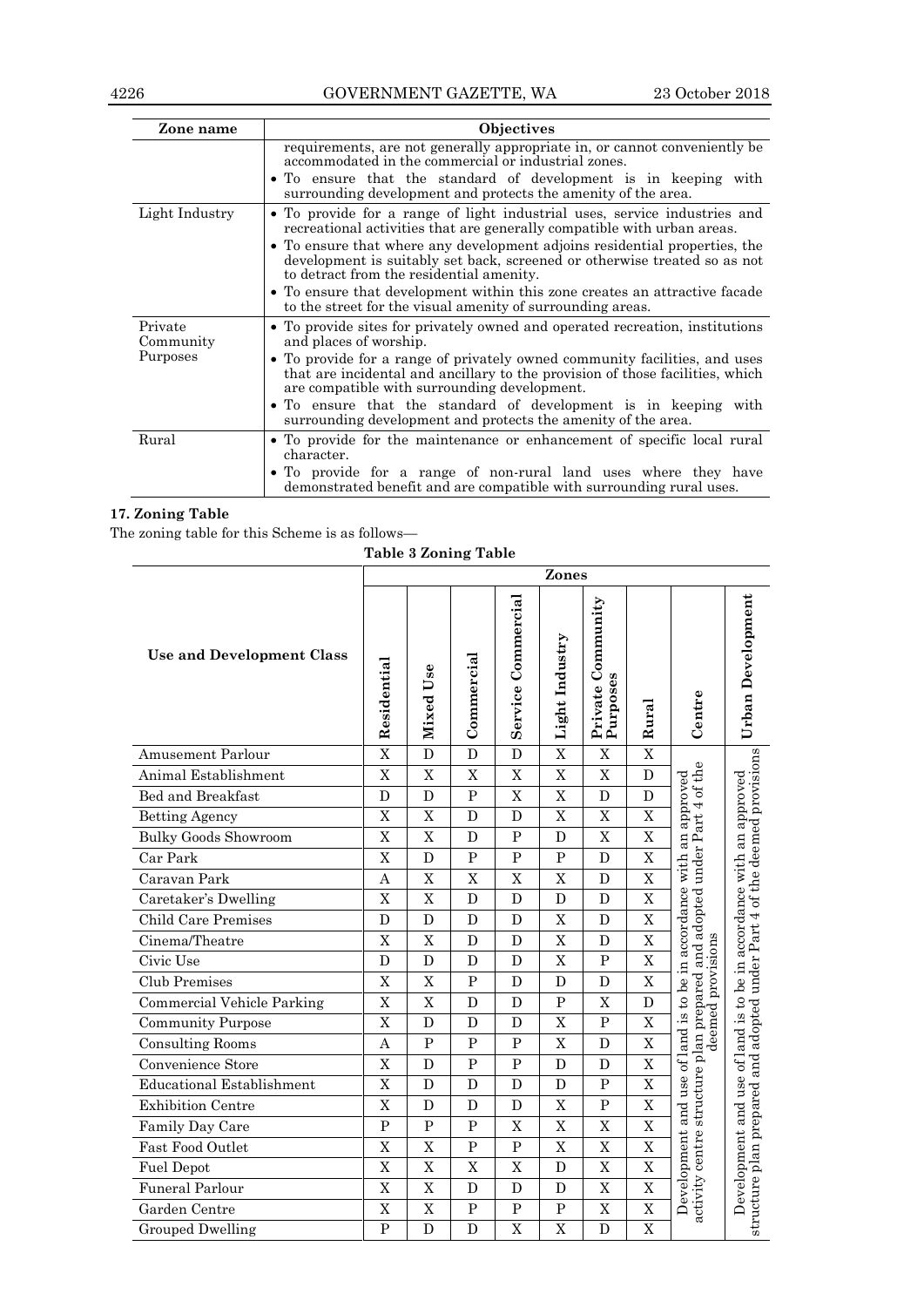|                                         |                           |             |             |                    | Zones          |                               |             |                                                                       |                                                                                   |
|-----------------------------------------|---------------------------|-------------|-------------|--------------------|----------------|-------------------------------|-------------|-----------------------------------------------------------------------|-----------------------------------------------------------------------------------|
| <b>Use and Development Class</b>        | Residential               | Mixed Use   | Commercial  | Service Commercial | Light Industry | Private Community<br>Purposes | Rural       | Centre                                                                | Urban Development                                                                 |
| Holiday Accommodation                   | D                         | D           | D           | $\mathbf X$        | X              | D                             | X           |                                                                       |                                                                                   |
| <b>Holiday House</b>                    | D                         | D           | D           | $\mathbf X$        | $\mathbf X$    | D                             | X           |                                                                       |                                                                                   |
| Home Occupation                         | D                         | ${\bf P}$   | ${\bf P}$   | $\mathbf X$        | X              | $\mathbf X$                   | X           |                                                                       |                                                                                   |
| <b>Home Business</b>                    | Α                         | $\mathbf P$ | $\mathbf P$ | X                  | X              | X                             | X           |                                                                       |                                                                                   |
| Home Store                              | D                         | ${\bf P}$   | ${\bf P}$   | $\rm X$            | $\overline{X}$ | $\mathbf X$                   | X           |                                                                       |                                                                                   |
| Hospital                                | $\mathbf X$               | $\mathbf X$ | D           | D                  | $\overline{X}$ | D                             | X           |                                                                       |                                                                                   |
| Hotel                                   | $\rm X$                   | $\mathbf X$ | D           | D                  | $\mathbf X$    | D                             | X           |                                                                       |                                                                                   |
| Industry                                | $\mathbf X$               | $\mathbf X$ | X           | $\mathbf X$        | D              | X                             | X           |                                                                       |                                                                                   |
| Industry-Extractive                     | $\mathbf X$               | $\mathbf X$ | X           | $\mathbf X$        | $\mathbf X$    | X                             | Χ           |                                                                       |                                                                                   |
| Industry-Light                          | $\mathbf X$               | $\mathbf X$ | X           | $\mathbf X$        | ${\bf P}$      | $\mathbf X$                   | X           |                                                                       |                                                                                   |
| Industry-Service                        | X                         | $\mathbf X$ | D           | $\mathbf P$        | $\mathbf P$    | $\mathbf X$                   | X           |                                                                       |                                                                                   |
| Liquor Store-large                      | $\mathbf X$               | $\mathbf X$ | D           | D                  | X              | $\mathbf X$                   | X           |                                                                       |                                                                                   |
| Liquor Store-small                      | $\boldsymbol{\mathrm{X}}$ | $\mathbf X$ | $\mathbf P$ | D                  | X              | X                             | Χ           |                                                                       |                                                                                   |
| Lunch Bar                               | $\mathbf X$               | ${\bf P}$   | ${\bf P}$   | ${\bf P}$          | ${\bf P}$      | $\mathbf X$                   | X           |                                                                       |                                                                                   |
| Market                                  | $\overline{X}$            | $\mathbf X$ | D           | D                  | X              | D                             | X           |                                                                       |                                                                                   |
| Medical Centre                          | $\mathbf X$               | $\mathbf P$ | P           | $\mathbf P$        | X              | D                             | X           |                                                                       |                                                                                   |
| Motel                                   | $\mathbf X$               | $\mathbf X$ | D           | D                  | X              | D                             | X           |                                                                       |                                                                                   |
| Motor Vehicle, Boat or Caravan<br>Sales | $\mathbf X$               | $\mathbf X$ | D           | D                  | ${\bf P}$      | X                             | X           | an approved activity centre structure plan prepared and adopted under | approved structure plan prepared and adopted under                                |
| Motor Vehicle Repairs                   | X                         | X           | D           | D                  | P              | X                             | X           |                                                                       |                                                                                   |
| Motor Vehicle Wash                      | $\mathbf X$               | $\mathbf X$ | D           | D                  | $\mathbf P$    | $\mathbf X$                   | X           | provisions                                                            | of the deemed provisions                                                          |
| Multiple Dwelling                       | D                         | D           | D           | $\mathbf X$        | X              | $\mathbf D$                   | X           |                                                                       |                                                                                   |
| Night Club                              | X                         | $\mathbf X$ | D           | D                  | X              | X                             | X           |                                                                       |                                                                                   |
| Office                                  | $\mathbf X$               | ${\bf P}$   | $\mathbf P$ | $\mathbf P$        | X              | X                             | X           |                                                                       |                                                                                   |
| Park Home Park                          | $\mathbf D$               | $\mathbf X$ | X           | $\mathbf X$        | X              | $\mathbf D$                   | X           |                                                                       |                                                                                   |
| Place of Worship                        | $\mathbf X$               | $\mathbf D$ | $\mathbf D$ | $\mathbf D$        | $\mathbf D$    | ${\bf P}$                     | X           | of the deemed                                                         |                                                                                   |
| Reception Centre                        | $\mathbf X$               | D           | ${\bf P}$   | D                  | X              | D                             | X           | $\overline{\phantom{0}}$                                              |                                                                                   |
| Recreation-Private                      | $\mathbf X$               | D           | D           | ${\bf D}$          | $\mathbf D$    | ${\bf P}$                     | Χ           | Part                                                                  |                                                                                   |
| Residential Aged Care Facility          | D                         | D           | D           | $\mathbf X$        | $\mathbf X$    | D                             | X           |                                                                       |                                                                                   |
| <b>Residential Building</b>             | D                         | D           | D           | $\mathbf X$        | X              | D                             | $\mathbf X$ |                                                                       |                                                                                   |
| Restaurant/Cafe                         | $\mathbf X$               | D           | ${\bf P}$   | ${\bf P}$          | $\mathbf X$    | ${\bf D}$                     | Α           |                                                                       |                                                                                   |
| <b>Restricted Premises</b>              | $\mathbf X$               | $\mathbf X$ | D           | $\mathbf X$        | $\mathbf X$    | $\mathbf X$                   | $\mathbf X$ |                                                                       |                                                                                   |
| Serviced Apartment                      | $\mathbf X$               | D           | D           | $\mathbf X$        | X              | ${\bf D}$                     | X           |                                                                       |                                                                                   |
| Service Station                         | $\mathbf X$               | $\mathbf X$ | D           | D                  | D              | $\mathbf X$                   | X           |                                                                       |                                                                                   |
| Shop                                    | $\mathbf X$               | D           | $\mathbf P$ | X                  | X              | $\mathbf X$                   | X           |                                                                       |                                                                                   |
| Single House                            | ${\bf P}$                 | D           | X           | $\mathbf X$        | $\mathbf X$    | $\mathbf X$                   | ${\bf P}$   |                                                                       |                                                                                   |
| Small Bar                               | $\overline{X}$            | D           | ${\bf P}$   | ${\bf P}$          | X              | D                             | $\mathbf X$ |                                                                       |                                                                                   |
| Tavern                                  | $\mathbf X$               | $\mathbf X$ | D           | D                  | $\mathbf X$    | D                             | $\mathbf X$ |                                                                       |                                                                                   |
| Telecommunications<br>infrastructure    | D                         | D           | D           | D                  | D              | D                             | D           | Development and use of land is to be in accordance with               | Development and use of land is to be in accordance with an<br>Part 4 of the deeme |
| Tourist Development                     | $\mathbf X$               | $\mathbf X$ | $\mathbf X$ | $\mathbf X$        | $\mathbf X$    | D                             | $\mathbf X$ |                                                                       |                                                                                   |
| Trade Display                           | $\mathbf X$               | $\mathbf X$ | $\mathbf X$ | $\mathbf X$        | ${\bf D}$      | $\mathbf X$                   | X           |                                                                       |                                                                                   |
| <b>Trade Supplies</b>                   | $\mathbf X$               | $\mathbf X$ | $\mathbf X$ | ${\bf D}$          | ${\bf D}$      | $\mathbf X$                   | X           |                                                                       |                                                                                   |
| <b>Transport Depot</b>                  | $\mathbf X$               | $\mathbf X$ | $\mathbf X$ | $\mathbf X$        | ${\bf P}$      | $\mathbf X$                   | $\mathbf X$ |                                                                       |                                                                                   |
| Veterinary Centre                       | $\mathbf X$               | $\mathbf X$ | ${\bf D}$   | ${\bf P}$          | ${\bf P}$      | $\mathbf X$                   | Α           |                                                                       |                                                                                   |
| Warehouse/Storage                       | $\mathbf X$               | X           | X           | D                  | ${\bf P}$      | $\mathbf X$                   | X           |                                                                       |                                                                                   |
|                                         |                           |             |             |                    |                |                               |             |                                                                       |                                                                                   |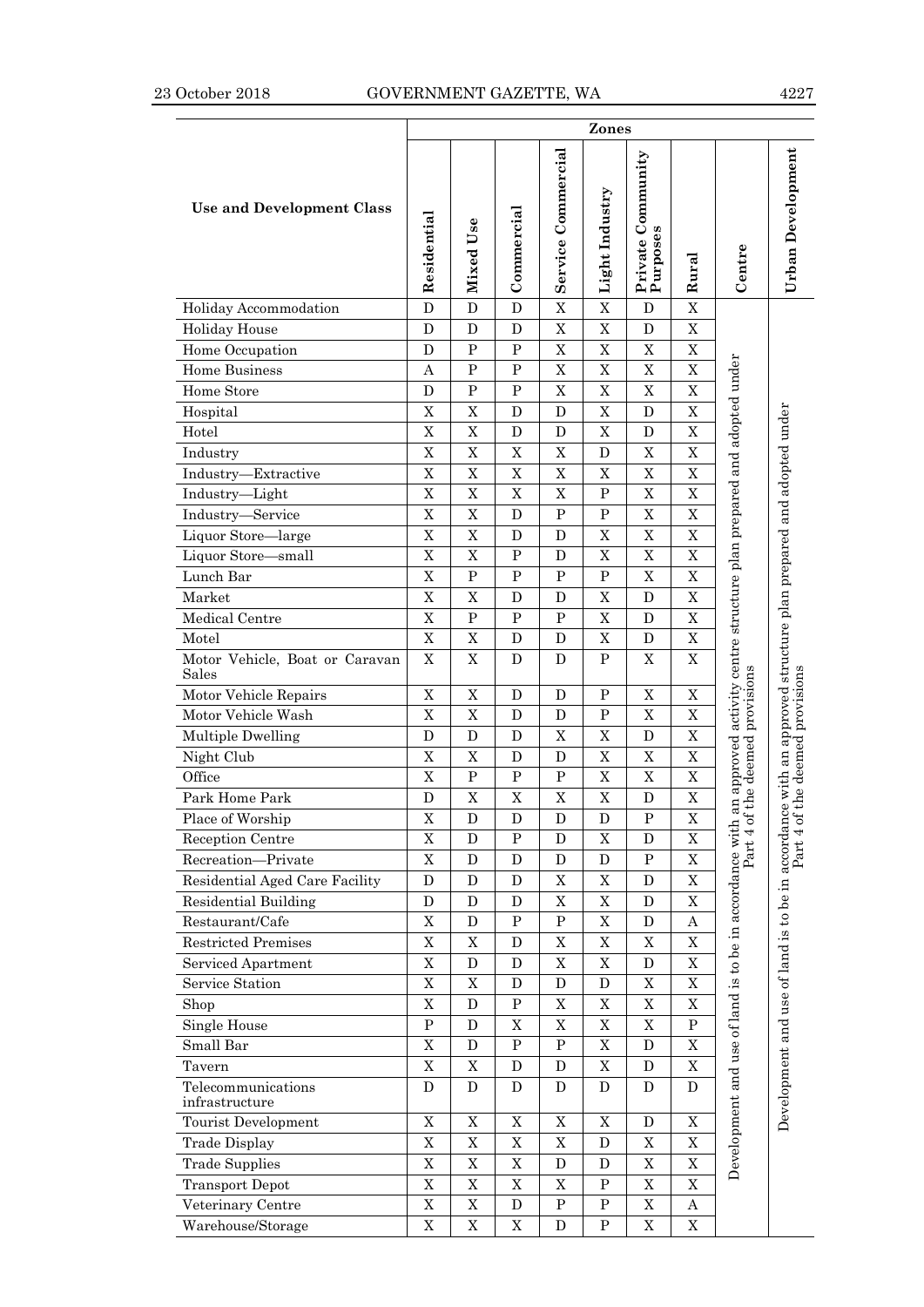|                                           |                                              | <b>Centre District</b>      |                                   |                                                        |  |  |  |  |
|-------------------------------------------|----------------------------------------------|-----------------------------|-----------------------------------|--------------------------------------------------------|--|--|--|--|
| Use and Development Class                 | $C-1$<br><b>Endeavour</b><br><b>District</b> | $C-2$<br>Retail<br>District | $C-3$<br><b>Banks</b><br>District | $C-4$<br><b>Education and</b><br><b>Civic District</b> |  |  |  |  |
| <b>Amusement Parlour</b>                  | D                                            | $\mathbf{P}$                | $\mathbf X$                       | X                                                      |  |  |  |  |
| Bed and Breakfast                         | X                                            | $\boldsymbol{\mathrm{X}}$   | D                                 | X                                                      |  |  |  |  |
| <b>Betting Agency</b>                     | D                                            | D                           | D                                 | X                                                      |  |  |  |  |
| <b>Bulky Goods Showroom</b>               | D                                            | D                           | D                                 | X                                                      |  |  |  |  |
| Car Park                                  | D                                            | $\mathbf P$                 | D                                 | $\mathbf{P}$                                           |  |  |  |  |
| Caretaker's Dwelling                      | D                                            | $\mathbf X$                 | D                                 | D                                                      |  |  |  |  |
| <b>Child Care Premises</b>                | D                                            | $\mathbf D$                 | А                                 | D                                                      |  |  |  |  |
| Cinema/Theatre                            | X                                            | ${\bf P}$                   | $\mathbf X$                       | X                                                      |  |  |  |  |
| Civic Use                                 | $\mathbf P$                                  | P                           | ${\bf P}$                         | $\mathbf{P}$                                           |  |  |  |  |
| Club Premises                             | D                                            | D                           | D                                 | D                                                      |  |  |  |  |
| <b>Community Purpose</b>                  | $\mathbf P$                                  | $\mathbf P$                 | $\mathbf P$                       | $\mathbf{P}$                                           |  |  |  |  |
| <b>Consulting Rooms</b>                   | $\overline{P}$                               | $\mathbf P$                 | $\mathbf P$                       | P                                                      |  |  |  |  |
| Convenience Store                         | $\mathbf P$                                  | $\mathbf P$                 | D                                 | D                                                      |  |  |  |  |
| <b>Educational Establishment</b>          | D                                            | D                           | D                                 | $\mathbf P$                                            |  |  |  |  |
| <b>Exhibition Centre</b>                  | P                                            | $\mathbf{P}$                | $\mathbf{P}$                      | $\mathbf{P}$                                           |  |  |  |  |
| Family Day Care                           | $\mathbf{P}$                                 | $\mathbf{P}$                | ${\bf P}$                         | X                                                      |  |  |  |  |
| Fast Food Outlet                          | D                                            | $\mathbf{P}$                | А                                 | X                                                      |  |  |  |  |
| Garden Centre                             | $\boldsymbol{\mathrm{X}}$                    | D                           | $\overline{X}$                    | $\mathbf X$                                            |  |  |  |  |
| <b>Grouped Dwelling</b>                   | D                                            | $\mathbf D$                 | D                                 | $\mathbf D$                                            |  |  |  |  |
| Holiday Accommodation                     | D                                            | D                           | D                                 | D                                                      |  |  |  |  |
| Home Occupation                           | D                                            | D                           | D                                 | X                                                      |  |  |  |  |
| <b>Home Business</b>                      | D                                            | D                           | D                                 | X                                                      |  |  |  |  |
| Home Store                                | $\mathbf{P}$                                 | D                           | D                                 | D                                                      |  |  |  |  |
| Hotel                                     | D                                            | D                           | $\mathbf{A}$                      | $\mathbf X$                                            |  |  |  |  |
| Liquor Store-large                        | D                                            | $\mathbf{P}$                | $\mathbf X$                       | X                                                      |  |  |  |  |
| Liquor Store-small                        | D                                            | ${\bf P}$                   | $\mathbf X$                       | X                                                      |  |  |  |  |
| Lunch Bar                                 | P                                            | $\mathbf{P}$                | ${\bf P}$                         | D                                                      |  |  |  |  |
| Market                                    | D                                            | $\mathbf{P}$                | X                                 | D                                                      |  |  |  |  |
| Medical Centre                            | $\mathbf{P}$                                 | $\mathbf{P}$                | D                                 | D                                                      |  |  |  |  |
| Motel                                     | D                                            | D                           | Α                                 | $\mathbf X$                                            |  |  |  |  |
| Motor Vehicle Repairs                     | D                                            | D                           | X                                 | X                                                      |  |  |  |  |
| Motor Vehicle Wash                        | D                                            | D                           | Α                                 | $\mathbf X$                                            |  |  |  |  |
| Multiple Dwelling                         | D                                            | D                           | D                                 | D                                                      |  |  |  |  |
| Night Club                                | A                                            | Α                           | $\mathbf X$                       | $\mathbf X$                                            |  |  |  |  |
| Office                                    | ${\bf P}$                                    | ${\bf P}$                   | ${\bf P}$                         | $\mathbf P$                                            |  |  |  |  |
| Place of Worship                          | D                                            | $\mathbf D$                 | $\mathbf D$                       | $\mathbf P$                                            |  |  |  |  |
| Reception Centre                          | D                                            | D                           | D                                 | D                                                      |  |  |  |  |
| Recreation-Private                        | D                                            | D                           | D                                 | D                                                      |  |  |  |  |
| Residential Aged Care Facility            | D                                            | $\mathbf X$                 | D                                 | D                                                      |  |  |  |  |
| <b>Residential Building</b>               | D                                            | $\mathbf X$                 | $\mathbf D$                       | D                                                      |  |  |  |  |
| Restaurant/Cafe                           | ${\bf P}$                                    | ${\bf P}$                   | $\mathbf D$                       | $\mathbf X$                                            |  |  |  |  |
| <b>Restricted Premises</b>                | $\mathbf D$                                  | D                           | $\overline{X}$                    | $\overline{X}$                                         |  |  |  |  |
| Serviced Apartment                        | D                                            | D                           | $\mathbf D$                       | D                                                      |  |  |  |  |
| Service Station                           | D                                            | D                           | X                                 | X                                                      |  |  |  |  |
| Shop (up to 500m <sup>2</sup> NLA)        | ${\bf P}$                                    | $\, {\bf P}$                | $\mathbf D$                       | Α                                                      |  |  |  |  |
| Shop (greater than 500m <sup>2</sup> NLA) | D                                            | ${\bf P}$                   | $\mathbf X$                       | $\mathbf X$                                            |  |  |  |  |
| Single House                              | $\mathbf X$                                  | $\mathbf X$                 | $\mathbf X$                       | $\mathbf X$                                            |  |  |  |  |
| Tavern                                    | $\mathbf D$                                  | D                           | $\mathbf X$                       | $\mathbf X$                                            |  |  |  |  |
| Telecommunications<br>Infrastructure      | D                                            | D                           | D                                 | D                                                      |  |  |  |  |
| Veterinary Centre                         | ${\bf P}$                                    | $\mathbf P$                 | ${\bf D}$                         | $\mathbf X$                                            |  |  |  |  |

### **Table 3a Whitford Activity Centre Zoning Table**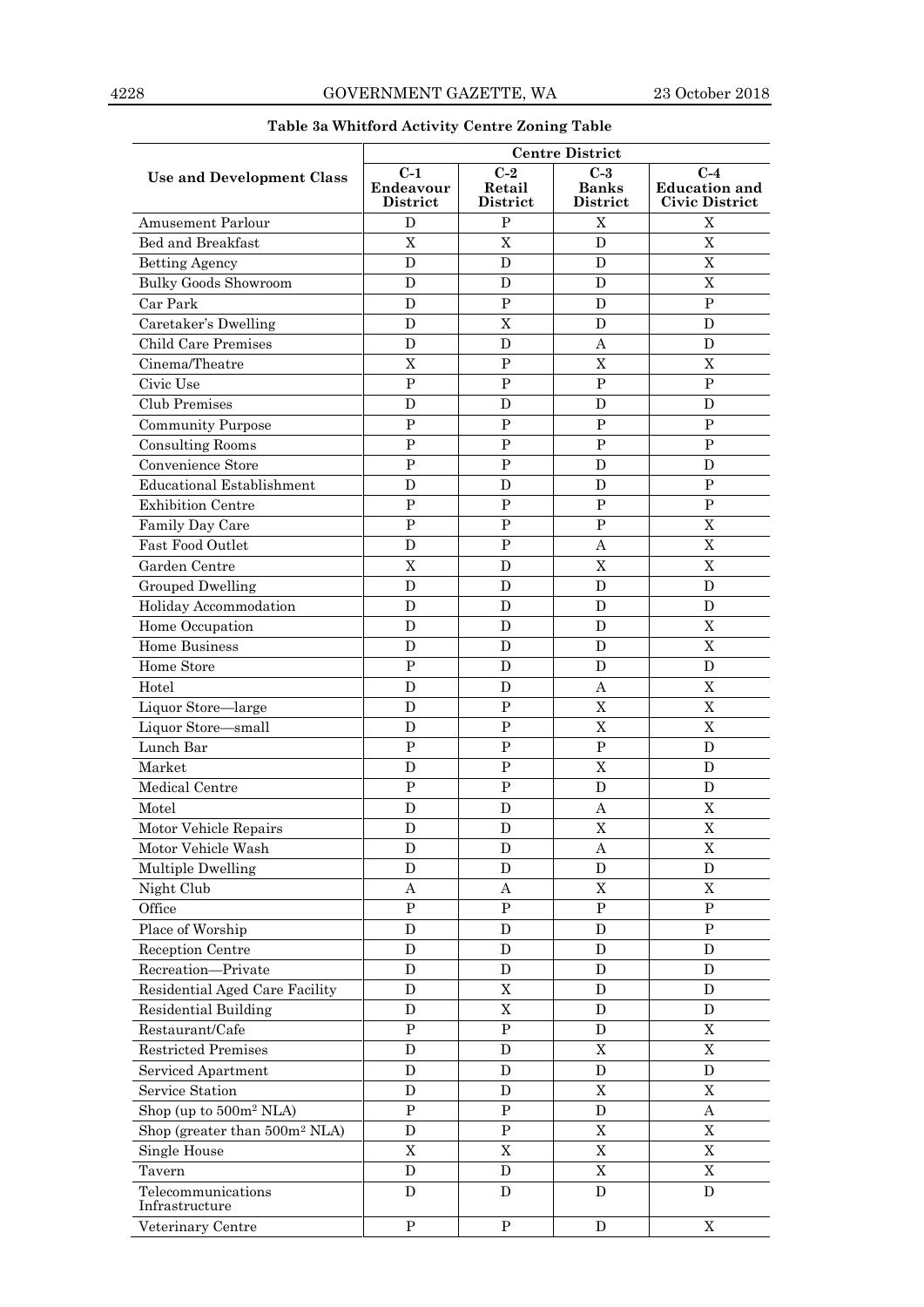### **Table 3b—Joondalup Activity Centre Zoning Table**

|                                      |                           |                     | Zones                      |                       |                       |                           |
|--------------------------------------|---------------------------|---------------------|----------------------------|-----------------------|-----------------------|---------------------------|
| <b>Use and Development Class</b>     | City Centre               | Health and Wellness | Learning and<br>Innovation | Joondalup Edge        | <b>Joondalup West</b> | Lakeside Residential      |
| Amusement Parlour                    | $\overline{P}$            | $\mathbf D$         | D                          | D                     | D                     | $\overline{\mathbf{X}}$   |
| Animal Establishment                 | X                         | $\mathbf X$         | $\mathbf X$                | X                     | $\mathbf X$           | $\mathbf X$               |
| Bed and Breakfast                    | D                         | D                   | D                          | D                     | $\mathbf X$           | D                         |
| <b>Betting Agency</b>                | P                         | D                   | D                          | D                     | X                     | X                         |
| <b>Bulky Goods Showroom</b>          | X                         | X                   | X                          | D                     | $\mathbf P$           | X                         |
| Car Park                             | $\boldsymbol{\mathrm{X}}$ | $\mathbf X$         | $\mathbf X$                | D                     | X                     | $\boldsymbol{\mathrm{X}}$ |
| Caravan Park                         | X                         | X                   | X                          | X                     | X                     | X                         |
| Caretaker's Dwelling                 | D                         | D                   | D                          | D                     | D                     | D                         |
| <b>Child Care Premises</b>           | D                         | D                   | D                          | D                     | D                     | D                         |
| Cinema/Theatre                       | D                         | D                   | D                          | X                     | D                     | X                         |
| Civic Use                            | ${\bf P}$                 | D                   | D                          | D                     | D                     | X                         |
| Club Premises                        | D                         | D                   | D                          | D                     | D                     | X                         |
| Commercial Vehicle Parking           | D                         | D                   | D                          | D                     | D                     | $\boldsymbol{\mathrm{X}}$ |
| <b>Community Purpose</b>             | $\mathbf D$               | D                   | $\mathbf D$                | $\mathbf D$           | D                     | $\mathbf{D}$              |
| <b>Consulting Rooms</b>              | $\mathbf{P}$              | $\, {\bf P}$        | ${\bf P}$                  | ${\bf P}$             | D                     | D                         |
| Convenience Store                    | $\mathbf{P}$              | D                   | D                          | P                     | $\mathbf{P}$          | $\mathbf{D}$              |
| <b>Educational Establishment</b>     | D                         | D                   | ${\bf P}$                  | D                     | D                     | X                         |
| <b>Exhibition Centre</b>             | $\mathbf P$               | D                   | D                          | D                     | D                     | D                         |
| Family Day Care                      | ${\bf P}$                 | P                   | X                          | X                     | X                     | P                         |
| Fast Food Outlet                     | D                         | D                   | D                          | P                     | D                     | D                         |
| <b>Fuel Depot</b>                    | $\boldsymbol{\mathrm{X}}$ | X                   | X                          | X                     | $\mathbf X$           | X                         |
| Funeral Parlour                      | X                         | X                   | X                          | X                     | D                     | $\mathbf X$               |
| Garden Centre                        | X                         | $\mathbf X$         | $\mathbf X$                | $\mathbf X$           | P                     | X                         |
| Grouped Dwelling                     | X                         | X                   | X                          | X                     | X                     | D                         |
| Holiday Accommodation                | ${\bf P}$                 | D                   | D                          | D                     | X                     | D                         |
| <b>Holiday House</b>                 | X                         | $\mathbf X$         | X                          | X                     | X                     | D                         |
| Home Occupation                      | $\mathbf X$               | D                   | $\mathbf X$                | $\mathbf X$           | $\mathbf X$           | D                         |
| Home Business                        | $\mathbf X$               | ${\bf D}$           | $\mathbf X$                | $\overline{X}$        | $\mathbf X$           | D                         |
| Home Store                           | X                         | $\mathbf X$         | $\mathbf X$                | $\mathbf X$           | $\mathbf X$           | ${\bf D}$                 |
| Hospital                             | X                         | D                   | $\mathbf X$                | $\overline{X}$        | $\mathbf X$           | $\mathbf X$               |
| Hotel                                | ${\bf P}$                 | D                   | $\mathbf X$                | $\mathbf X$           | $\mathbf X$           | $\mathbf X$               |
| Industry                             | X                         | $\mathbf X$         | $\mathbf X$                | $\overline{\text{X}}$ | D                     | $\mathbf X$               |
| Industry-Extractive                  | X                         | $\mathbf X$         | $\mathbf X$                | $\mathbf X$           | $\mathbf X$           | $\mathbf X$               |
| Industry-Light                       | $\mathbf X$               | $\mathbf X$         | $\mathbf X$                | $\mathbf X$           | D                     | $\mathbf X$               |
| Industry-Service                     | X                         | $\mathbf X$         | X                          | X                     | D                     | $\mathbf X$               |
| Liquor Store-large                   | ${\bf D}$                 | $\rm X$             | $\rm X$                    | ${\bf D}$             | ${\bf D}$             | $\mathbf X$               |
| Liquor Store-small                   | ${\bf D}$                 | ${\bf D}$           | ${\bf D}$                  | ${\bf D}$             | $\mathbf X$           | ${\bf D}$                 |
| Lunch Bar                            | ${\bf P}$                 | D                   | $\mathbf X$                | ${\bf P}$             | ${\bf P}$             | $\mathbf X$               |
| Market                               | ${\bf P}$                 | $\rm X$             | $\mathbf X$                | $\mathbf X$           | $\mathbf X$           | $\mathbf X$               |
| Medical Centre                       | ${\bf D}$                 | ${\rm D}$           | ${\bf D}$                  | ${\bf D}$             | ${\bf D}$             | ${\bf D}$                 |
| Motel                                | ${\bf D}$                 | ${\rm D}$           | $\mathbf X$                | $\mathbf X$           | $\mathbf X$           | $\mathbf X$               |
| Motor Vehicle, Boat or Caravan Sales | $\mathbf X$               | $\mathbf X$         | $\mathbf X$                | $\mathbf X$           | D                     | $\mathbf X$               |
| Motor Vehicle Repairs                | $\mathbf X$               | $\mathbf X$         | $\mathbf X$                | $\mathbf X$           | D                     | $\mathbf X$               |
| Motor Vehicle Wash                   | ${\bf D}$                 | ${\rm D}$           | ${\bf D}$                  | ${\bf D}$             | ${\bf D}$             | $\mathbf X$               |
| Multiple Dwelling                    | ${\bf P}$                 | D                   | D                          | ${\bf P}$             | $\mathbf X$           | D                         |
| Night Club                           | D                         | $\mathbf X$         | X                          | X                     | X                     | $\mathbf X$               |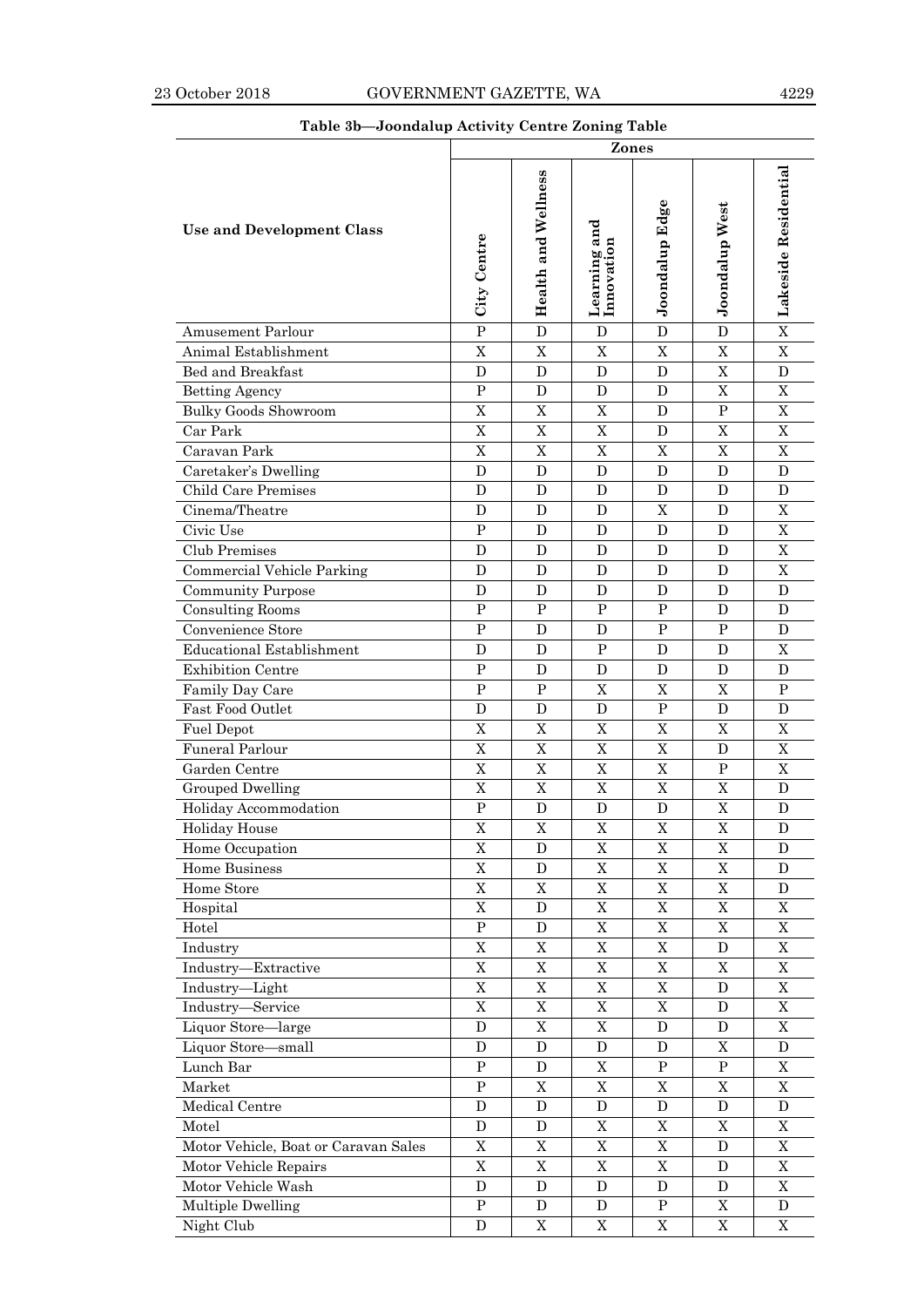|                                   |                | Zones               |                            |                |                |                      |  |  |  |
|-----------------------------------|----------------|---------------------|----------------------------|----------------|----------------|----------------------|--|--|--|
| Use and Development Class         | City Centre    | Health and Wellness | Learning and<br>Innovation | Joondalup Edge | Joondalup West | Lakeside Residential |  |  |  |
| Office                            | $\overline{P}$ | $\overline{D}$      | D                          | $\overline{D}$ | $\overline{D}$ | $\overline{X}$       |  |  |  |
| Park Home Park                    | X              | X                   | X                          | X              | X              | $\mathbf{D}$         |  |  |  |
| Place of Worship                  | D              | D                   | $\mathbf D$                | D              | $\mathbf D$    | $\mathbf X$          |  |  |  |
| Reception Centre                  | D              | D                   | D                          | D              | D              | X                    |  |  |  |
| Recreation-Private                | D              | D                   | D                          | D              | D              | $\mathbf{D}$         |  |  |  |
| Residential Aged Care Facility    | D              | D                   | X                          | X              | X              | D                    |  |  |  |
| <b>Residential Building</b>       | $\mathbf P$    | D                   | D                          | D              | $\mathbf X$    | D                    |  |  |  |
| Restaurant/Cafe                   | $\overline{P}$ | D                   | D                          | $\mathbf P$    | X              | D                    |  |  |  |
| <b>Restricted Premises</b>        | D              | D                   | X                          | D              | D              | X                    |  |  |  |
| Serviced Apartment                | $\overline{P}$ | D                   | D                          | D              | $\overline{X}$ | $\mathbf{D}$         |  |  |  |
| Service Station                   | X              | $\mathbf X$         | X                          | D              | D              | X                    |  |  |  |
| Shop                              | $\mathbf{P}$   | D                   | D                          | P              | D              | D                    |  |  |  |
| Single House                      | X              | $\mathbf X$         | X                          | X              | X              | $\mathbf{P}$         |  |  |  |
| Small Bar                         | $\mathbf{P}$   | D                   | D                          | D              | X              | X                    |  |  |  |
| Tavern                            | $\overline{P}$ | D                   | $\mathbf D$                | D              | $\overline{X}$ | $\overline{X}$       |  |  |  |
| Telecommunications Infrastructure | D              | D                   | D                          | D              | D              | D                    |  |  |  |
| Tourist Development               | D              | $\mathbf X$         | X                          | X              | X              | X                    |  |  |  |
| Trade Display                     | $\overline{X}$ | $\mathbf X$         | X                          | X              | D              | $\mathbf X$          |  |  |  |
| <b>Trade Supplies</b>             | X              | $\mathbf X$         | X                          | X              | D              | X                    |  |  |  |
| <b>Transport Depot</b>            | D              | $\mathbf X$         | X                          | X              | $\mathbf D$    | X                    |  |  |  |
| Veterinary Centre                 | D              | D                   | D                          | X              | D              | X                    |  |  |  |
| Warehouse/Storage                 | X              | X                   | X                          | X              | D              | X                    |  |  |  |

### **18. Interpreting Zoning Table**

(1) The permissibility of uses of land in the various zones in the Scheme area is determined by crossreference between the list of use classes on the left hand side of the zoning table and the list of zones at the top of the zoning table.

(2) The symbols used in the zoning table have the following meanings—

- P means that the use is permitted if it complies with all relevant development standards or requirements of this Scheme;
- D means that the use is not permitted unless the local government has exercised its discretion by granting development approval;
- A means that the use is not permitted unless the local government has exercised its discretion by granting development approval after giving notice in accordance with clause 64 of the deemed provisions;

X means that the use is not permitted by this Scheme.

- Note: 1. The development approval of the local government may be required to carry out works on land in addition to any approval granted for the use of land. In normal circumstances one application is made for both the carrying out of works on, and the use of, land. For development on land that do not require development approval see clause 61 of the deemed provisions.
	- 2. In considering an application for development approval, the local government will have regard to clause 67 of the deemed provisions.

(3) A specific use class referred to in the zoning table is excluded from any other use class described in more general terms.

(4) The local government may, in respect of a use that is not specifically referred to in the zoning table and that cannot reasonably be determined as falling within a use class referred to in the zoning table—

- (a) determine that the use is consistent with the objectives of a particular zone and is therefore a use that may be permitted in the zone subject to conditions imposed by the local government;
- (b) determine that the use may be consistent with the objectives of a particular zone and give notice under clause 64 of the deemed provisions before considering an application for development approval for the use of the land; or
- (c) determine that the use is not consistent with the objectives of a particular zone and is therefore not permitted in the zone.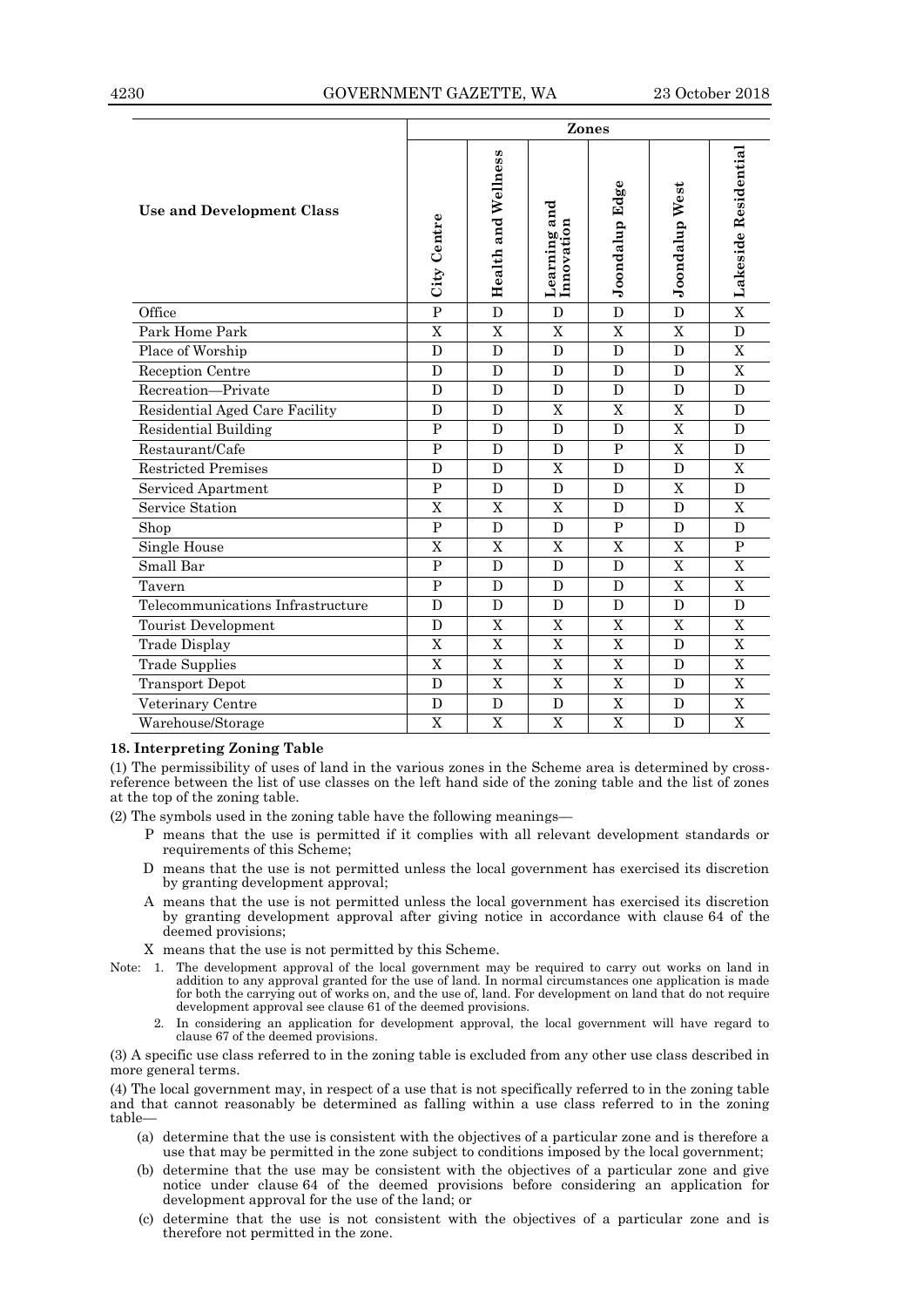(5) If a use of land is identified in a zone as being a class P use, the local government may not refuse an application for development approval for that use in that zone but may require works that are to be undertaken in connection with that use to have development approval.

(6) If a use of land is identified in a zone as being a class X use, the local government must refuse an application for development approval for that use in that zone unless—

- (a) the development approval application relates to land that is being used for a non-conforming use; and
- (b) the local government considers that the proposed use of the land would be less detrimental than the non-conforming use.

(7) If the zoning table does not identify any permissible uses for land in a zone the local government may, in considering an application for development approval for land within the zone, have due regard to any of the following plans that apply to the land—

- (a) a structure plan;
- (b) an activity centre plan;
- (c) a local development plan.

#### **19. Additional Uses**

(1) The Table sets out—

- (a) classes of use for specified land that are additional to the classes of use that are permissible in the zone in which the land is located; and
- (b) the conditions that apply to that additional use.

### **Table 4 Specified additional uses for zoned land in Scheme area**

| No.            | <b>Description of land</b>                              | <b>Additional use</b>                      | Conditions |
|----------------|---------------------------------------------------------|--------------------------------------------|------------|
| 1              | Lot 1 (123) Kingsley Drive<br>Kingsley                  | Medical Centre                             |            |
| $\overline{2}$ | Lot 51 (28) Seacrest Drive<br>Sorrento                  | Medical Centre                             |            |
| 3              | Lot 22 (291) Warwick Road<br>Greenwood                  | Medical Centre                             |            |
| $\overline{4}$ | Lot 692 (295) Warwick Road<br>Greenwood                 | Medical Centre                             |            |
| 5              | Lot 1 (315) Warwick Road<br>Greenwood                   | Medical Centre                             |            |
| 6              | Lot 1 (31) Linear Avenue<br>Mullaloo                    | Medical Centre                             |            |
| $\overline{7}$ | Lot 100 (6) Marina Boulevard<br>Ocean Reef              | Service Station                            |            |
| 8              | Lot 550 (94) Caridean Street<br>Heathridge              | Veterinary Centre                          |            |
| 9              | Lot 30 (75) Gibson Avenue<br>Padbury                    | Veterinary Centre                          |            |
| 10             | Lot 74 (3) Castlegate Way<br>Woodvale                   | Veterinary Centre                          |            |
| 11             | Lot 263 (54) Arnisdale Road<br>Duncraig                 | Medical Centre                             |            |
| 12             | Parin Plaza<br>Lot 1-6 (93) Wanneroo Road,<br>Greenwood | Bulky Goods Showroom,<br>Warehouse/Storage |            |
| 13             | Lot 11979 (26) Fernwood Square,<br>Padbury              | <b>Community Purpose</b>                   |            |
| 14             | Lot 252 (19) Scaphella Avenue,<br>Mullaloo              | Shop                                       |            |

### **Table 4a Specified additional uses for zoned land within Joondalup Activity Centre**

| No. | Description of land                         | <b>Additional use</b> | Conditions                              |
|-----|---------------------------------------------|-----------------------|-----------------------------------------|
|     | 'City Centre Precinct'<br>Lot $6 - D091648$ | $Car Park - P'$       | Public car parking structure permitted. |
| 2   | 'City Centre Precinct'<br>Lot 456-P017996   | $Car Park - P$        | Public car parking structure permitted. |
| 3   | 'City Centre Precinct'<br>Lot 535-P019637   | $Car Park - P'$       | Public car parking structure permitted. |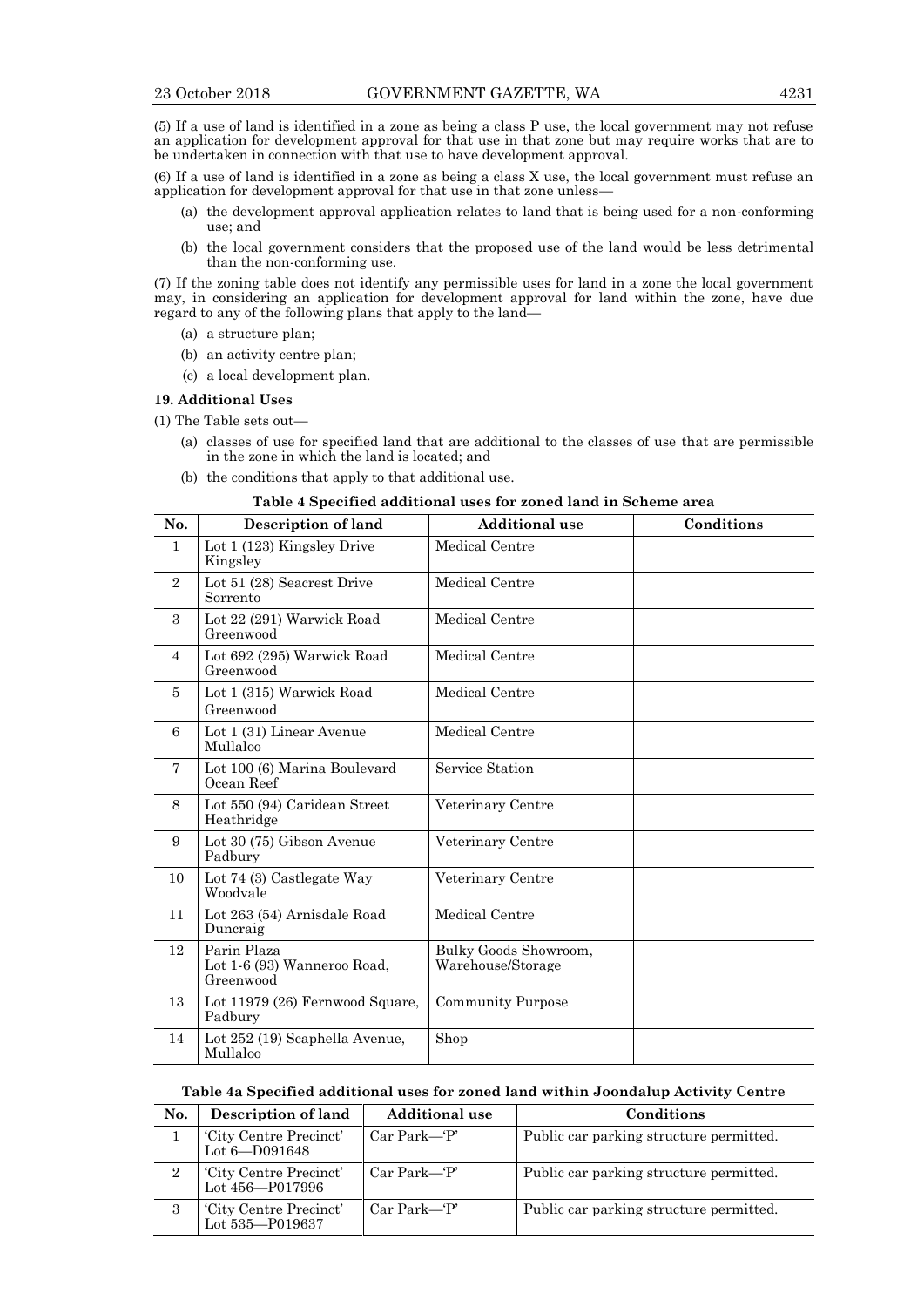### 4232 GOVERNMENT GAZETTE, WA 23 October 2018

| No.            | Description of land                        | <b>Additional use</b>                                                      | Conditions                                                                                                                                                                                 |
|----------------|--------------------------------------------|----------------------------------------------------------------------------|--------------------------------------------------------------------------------------------------------------------------------------------------------------------------------------------|
| $\overline{4}$ | 'City Centre Precinct'<br>Lot 708-P075161  | $Car Park - P$                                                             | The additional use is restricted to the<br>existing multi-level parking structures as<br>indicated in the Joondalup Activity Centre<br>Structure Plan (Figure 1—Activity Centre<br>Plan).  |
|                |                                            | Garden Centre—T'<br>Motor Vehicle<br>$Repairs - D'$<br>Service Station—'D' | The additional use is restricted to the<br>relocation of existing uses on site as part of<br>a broader redevelopment, and meets the<br>relevant objectives of the City Centre<br>Precinct. |
| 5              | 'City Centre Precinct'<br>Lot 9000-P040107 | $Car Park - P$                                                             | Multi-deck car parking structure permitted<br>to service future ECU Endowment Precinct<br>development.                                                                                     |
| 6              | 'City Centre Precinct'<br>Lot 1000-P048551 | $Car Park - P$                                                             | Public car parking structure permitted.                                                                                                                                                    |

(2) Despite anything contained in the zoning table, land that is specified in the Table to subclause (1) may be used for the additional class of use set out in respect of that land subject to the conditions that apply to that use.

### **20. Restricted Uses**

(1) The Table sets out—

- (a) restricted classes of use for specified land that apply instead of the classes of use that are permissible in the zone in which the land is located; and
- (b) the conditions that apply to that restricted use.

| No.            | Street/Locality                                            | Restricted use                                                            | Conditions                                                                       |
|----------------|------------------------------------------------------------|---------------------------------------------------------------------------|----------------------------------------------------------------------------------|
| $\mathbf{1}$   | Lot 745 (103) Caridean<br>Street<br>Heathridge             | Grouped Dwelling, Multiple<br>Dwelling                                    | Residential development restricted<br>to Aged or Dependent Persons'<br>Dwellings |
| $\overline{2}$ | Lot $23(77)$ Gibson<br>Avenue<br>Padbury                   | Grouped Dwelling, Multiple<br>Dwelling, Residential Aged<br>Care Facility | Residential development restricted<br>to Aged or Dependent Persons'<br>Dwellings |
| $\mathcal{S}$  | Lot 921 (98) Ellersdale<br>Avenue<br>Warwick               | Grouped Dwelling, Multiple<br>Dwelling, Residential Aged<br>Care Facility | Residential development restricted<br>to Aged or Dependent Persons'<br>Dwellings |
| $\overline{4}$ | Lot $803(15)$ Burlos<br>Court<br>Joondalup                 | Grouped Dwelling, Multiple<br>Dwelling                                    | Residential development restricted<br>to Aged or Dependent Persons'<br>Dwellings |
| $\overline{5}$ | Lot $2(20)$ Kanangra<br>Crescent, Greenwood                | Grouped Dwelling, Multiple<br>Dwelling                                    | Residential development restricted<br>to Aged or Dependent Persons'<br>Dwellings |
| 6              | Lot $1001(14)$<br>Camberwarra Drive<br>Craigie             | Grouped Dwelling, Multiple<br>Dwelling                                    | Residential development restricted<br>to Aged or Dependent Persons'<br>Dwellings |
| $\tau$         | Lot $642(57)$ and Lot $643$<br>(59) Marri Road<br>Duncraig | Grouped Dwelling, Multiple<br>Dwelling                                    | Residential development restricted<br>to Aged or Dependent Persons'<br>Dwellings |

**Table 5 Restricted uses for land in Scheme area**

(2) Despite anything contained in the zoning table, land that is specified in the Table to subclause (1) may be used only for the restricted class of use set out in respect to that land subject to the conditions that apply to that use.

Note: A restricted use is the only use or uses that are permitted on a specific portion of land and other uses that would otherwise be permissible in the zone are not permitted.

### **21. Special Use Zones**

There are no special use zones which apply to this Scheme.

Note: Special use zones apply to special categories of land use which do not comfortably sit within any other zone in the Scheme.

### **22. Non-Conforming Uses**

(1) Unless specifically provided, this Scheme does not prevent—

- (a) the continued use of any land, or any structure or building on land, for the purpose for which it was being lawfully used immediately before the commencement of this Scheme; or
- (b) the carrying out of any development on land if—
	- (i) before the commencement of this Scheme, the development was lawfully approved; and
	- (ii) the approval has not expired or been cancelled.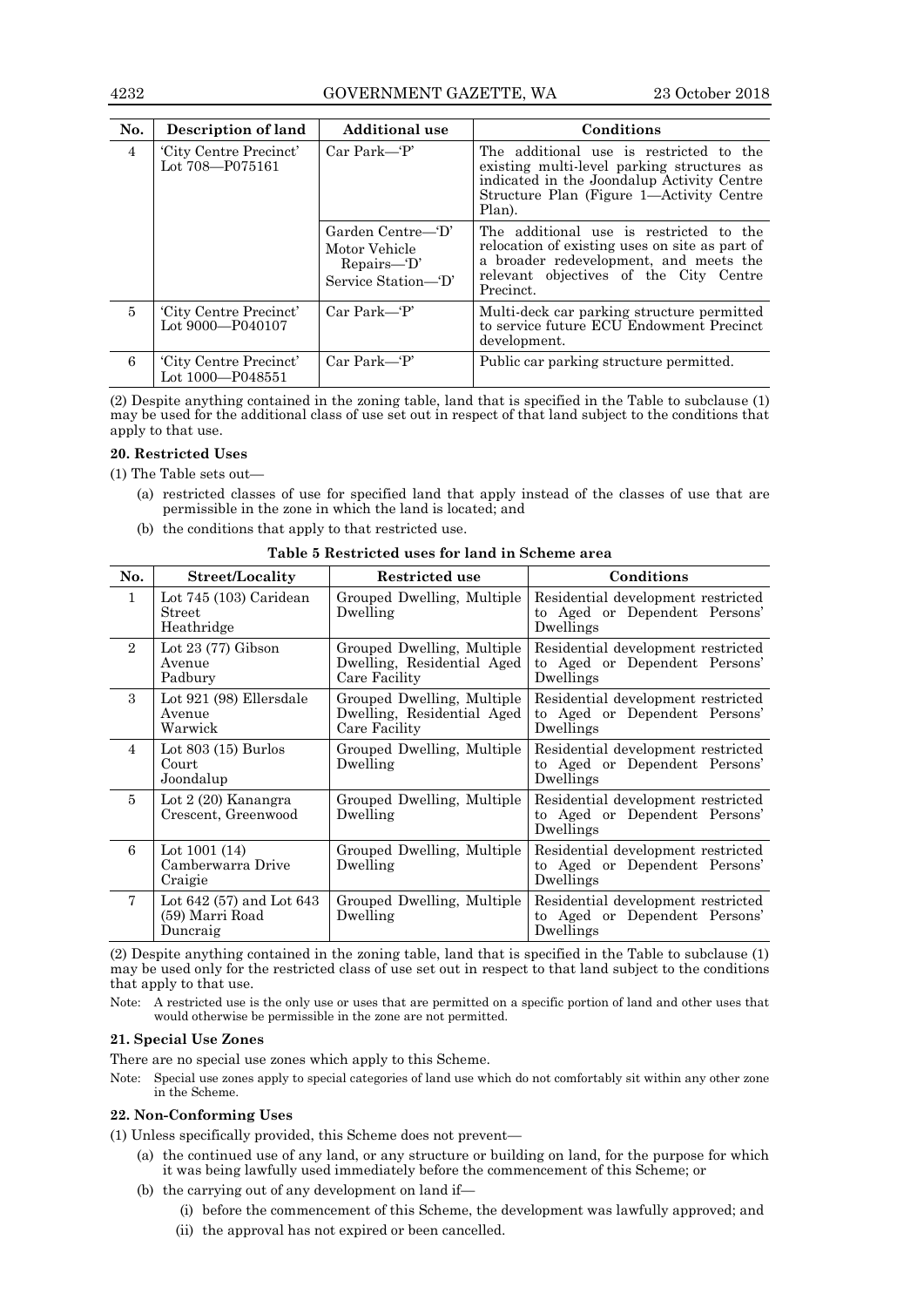(2) Subclause (1) does not apply if—

- (a) the non-conforming use of the land is discontinued; and
- (b) a period of 6 months, or a longer period approved by the local government, has elapsed since the discontinuance of the non-conforming use.

(3) Subclause (1) does not apply in respect of a non-conforming use of land if, under Part 11 of the Act, the local government—

- (a) purchases the land; or
- (b) pays compensation to the owner of the land in relation to the non-conforming use.

### **23. Changes to Non-Conforming Use**

- (1) A person must not, without development approval—
	- (a) alter or extend a non-conforming use of land; or
	- (b) erect, alter or extend a building used for, or in conjunction with, a non-conforming use; or
	- (c) repair, rebuild, alter or extend a building used for a non-conforming use that is destroyed to the extent of 75% or more of its value; or
	- (d) change the use of land from a non-conforming use to another non-conforming use that is not permitted by the Scheme.

(2) An application for development approval for the purposes of this clause must be advertised in accordance with clause 64 of the deemed provisions.

(3) A local government may only grant development approval for a change of use of land referred to in subclause  $(1)(d)$  if, in the opinion of the local government, the proposed use-

- (a) is less detrimental to the amenity of the locality than the existing non-conforming use; and
- (b) is closer to the intended purpose of the zone in which the land is situated.

### **24. Register of Non-Conforming Uses**

(1) The local government may prepare a register of land within the Scheme area that is being used for a non-conforming use.

(2) A register prepared by the local government must set out the following—

- (a) a description of each area of land that is being used for a non-conforming use;
- (b) a description of any building on the land;
- (c) a description of the non-conforming use;
- (d) the date on which any discontinuance of the non-conforming use is noted.

(3) If the local government prepares a register under subclause (1) the local government must—

- (a) ensure that the register is kept up-to-date; and
- (b) make a copy of the register available for public inspection during business hours at the offices of the local government.
- (c) may publish a copy of the register on the website of the local government.

(4) An entry in the register in relation to land that is being used for a non-conforming use is evidence of the matters set out in the entry, unless the contrary is proved.

### **PART 4—GENERAL DEVELOPMENT REQUIREMENTS**

### **25. R-Codes**

(1) The R-Codes, modified as set out in clause 26, are to be read as part of this Scheme.

- (2) The local government—
	- (a) must make a copy of the R-Codes available for public inspection during business hours at the offices of the local government; and
	- (b) may publish a copy of the R-Codes on the website of the local government.

(3) The coding of land for the purposes of the R-Codes is shown by the coding number superimposed on a particular area contained within the boundaries of the area shown on the Scheme Map.

(4) The R-Codes apply to an area if the area has a coding number superimposed on it in accordance with subclause (3) or in a provision of the scheme that applies the R-Codes.

#### **26. Modification of R-Codes**

(1) Unless a density code is specified on the Scheme Map, for lots with a land area of less than 1,000m² within the Commercial or Mixed Use zone on the Scheme Map the applicable density code is R40;

(2) Unless a density code is specified on the Scheme Map, for lots with a land area of 1,000m² or more within the Commercial or Mixed Use zone on the Scheme Map the applicable density code is R80;

(3) For lots within the Residential zone with a density code of R20, where a dual density code does not apply, as depicted on the Scheme Map, the provisions of the R40 density code shall apply for the purpose of the development of Aged or Dependent Persons' Dwellings provided—

- (a) The site area is a minimum of  $1,100m^2$ ;
- (b) The development consists of a minimum of five dwellings;
- (c) No portion of a dwelling is vertically above another dwelling;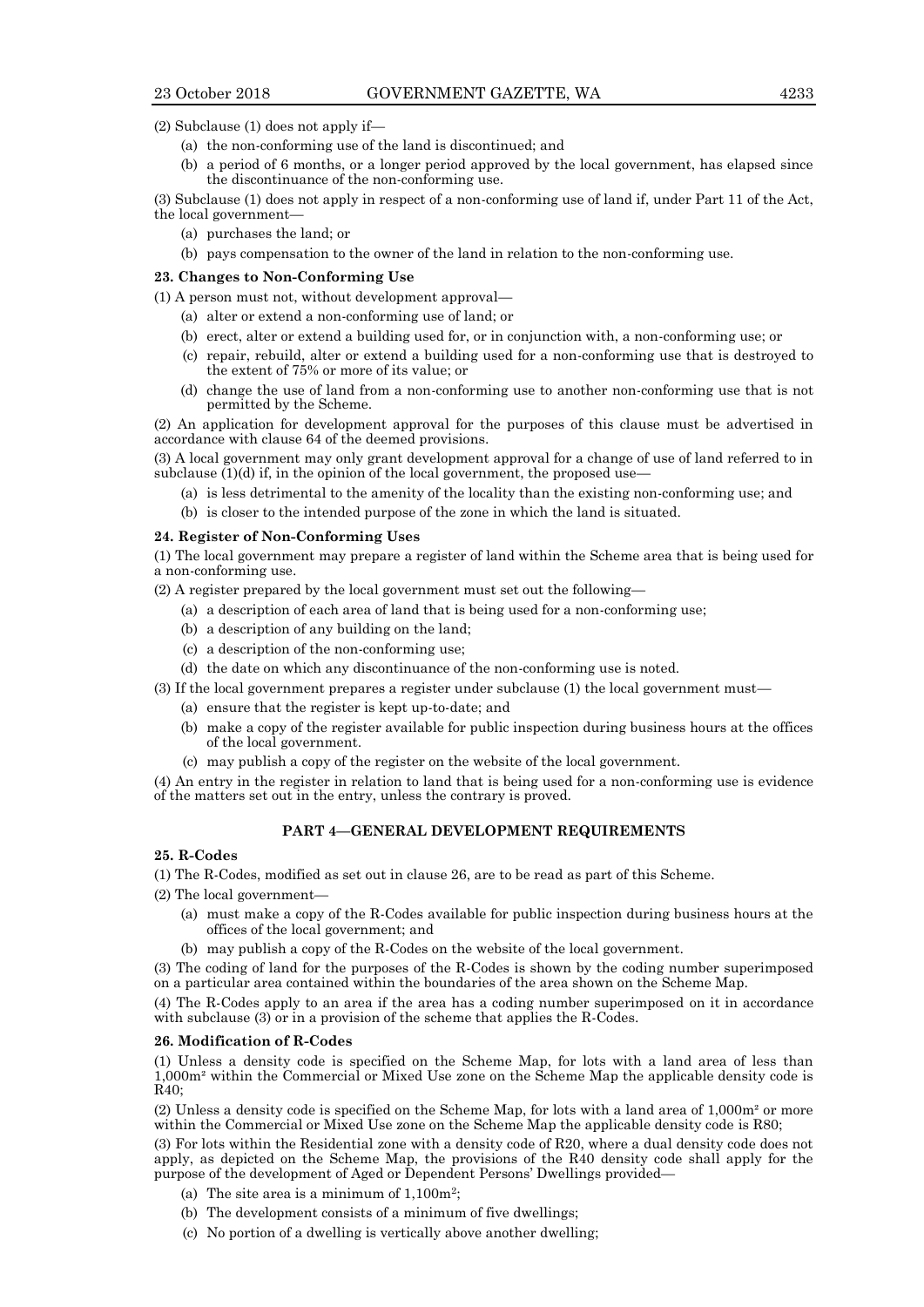For the purposes of this subclause, no variation to the minimum and average site areas for Aged and Dependant Persons' Dwellings, as stipulated in the R-Codes, shall apply.

(4) Within areas where a dual density code applies as depicted on the Scheme Map, the base R20 density code shall apply, unless it is determined that the higher code is acceptable having regard to clause 26(5).

- (5) Clause 5.1.1 of the R-Codes is modified by inserting the additional 'deemed-to-comply' criteria—
	- C1.5 In areas where dual coding applies, site areas under the higher coding may be applied subject to the following—
		- (i) Development which complies with a minimum frontage of 10 metres at the setback line, with the exception of multiple dwelling sites; or
		- (ii) Development of multiple dwelling sites which complies with a minimum site width of 20 metres at the street boundary.

(6) Notwithstanding any other provision of the Scheme, where a site has been developed (as approved by the local government) for residential purposes at a greater density than that permitted under the relevant R-Code shown on the Scheme Map, the local government may permit the site to be redeveloped up to the same density, provided it is satisfied that the standard of development will be significantly improved as a result.

### **27. State Planning Policy 3.6 to be read as part of Scheme**

(1) State Planning Policy 3.6—Development Contributions for Infrastructure, modified as set out in clause 28, is to be read as part of this Scheme.

(2) The local government—

- (a) must make a copy of State Planning Policy 3.6 available for public inspection during business hours at the offices of the local government; and
- (b) may publish a copy of State Planning Policy 3.6 on the website of the local government.

### **28. Modification of State Planning Policy 3.6**

There are no modifications to State Planning Policy 3.6.

### **29. Other State planning policies to be read as part of Scheme**

There are no other State planning policies that are to be read as part of the Scheme.

### **30. Modification of State Planning Policies**

There are no modifications to a State planning policy that, under clause 29 is to be read as part of the Scheme.

### **31. Environmental Conditions**

There are no environmental conditions imposed under the *Environmental Protection Act 1986* that apply to this Scheme.

### **32. General Site and Development Requirements**

(1) The Table sets out requirements relating to development that are additional to those set out in the R-Codes, activity centre plans, local development plans or State or local planning policies.

| No. | Description of land                         | Requirement                                                                                                                                                                                                                                                                                                                                                                                                                                                                                                                                                                                                                                                                                                                                                                                                                                            |  |
|-----|---------------------------------------------|--------------------------------------------------------------------------------------------------------------------------------------------------------------------------------------------------------------------------------------------------------------------------------------------------------------------------------------------------------------------------------------------------------------------------------------------------------------------------------------------------------------------------------------------------------------------------------------------------------------------------------------------------------------------------------------------------------------------------------------------------------------------------------------------------------------------------------------------------------|--|
| 1.  | Residential zone                            | For lots one hectare or larger with a density code greater<br>than R20, the minimum residential density to be achieved<br>is 25 dwellings per site hectare                                                                                                                                                                                                                                                                                                                                                                                                                                                                                                                                                                                                                                                                                             |  |
| 2.  | Urban Development zone                      | Where it is intended that a site is to be developed for<br>residential purposes, any structure plan, activity centre<br>plan or local development plan for that site must require<br>that a minimum residential density of 25 dwellings per site<br>hectare be achieved                                                                                                                                                                                                                                                                                                                                                                                                                                                                                                                                                                                |  |
| 3.  | All zones (non-residential)<br>development) | Car Parking—Cash in lieu<br>(a) In this clause Shortfall Parking Spaces' means the<br>difference between the number of car parking spaces<br>required for a development under a local planning<br>policy, structure plan, activity centre plan or local<br>development plan (as the case may be) and the<br>number of car parking spaces to be provided on the<br>site of the development.<br>Subject to the remaining provisions of this clause, the<br>(b)<br>local government may require or accept from an<br>applicant for development approval, a cash payment<br>in lieu of providing all or any of the number of car<br>parking spaces required under a local planning<br>policy, structure plan, activity centre plan or local<br>development plan for the development for which<br>development approval has been sought by the<br>applicant. |  |

**Table 7 General requirements that apply to land in the Scheme Area**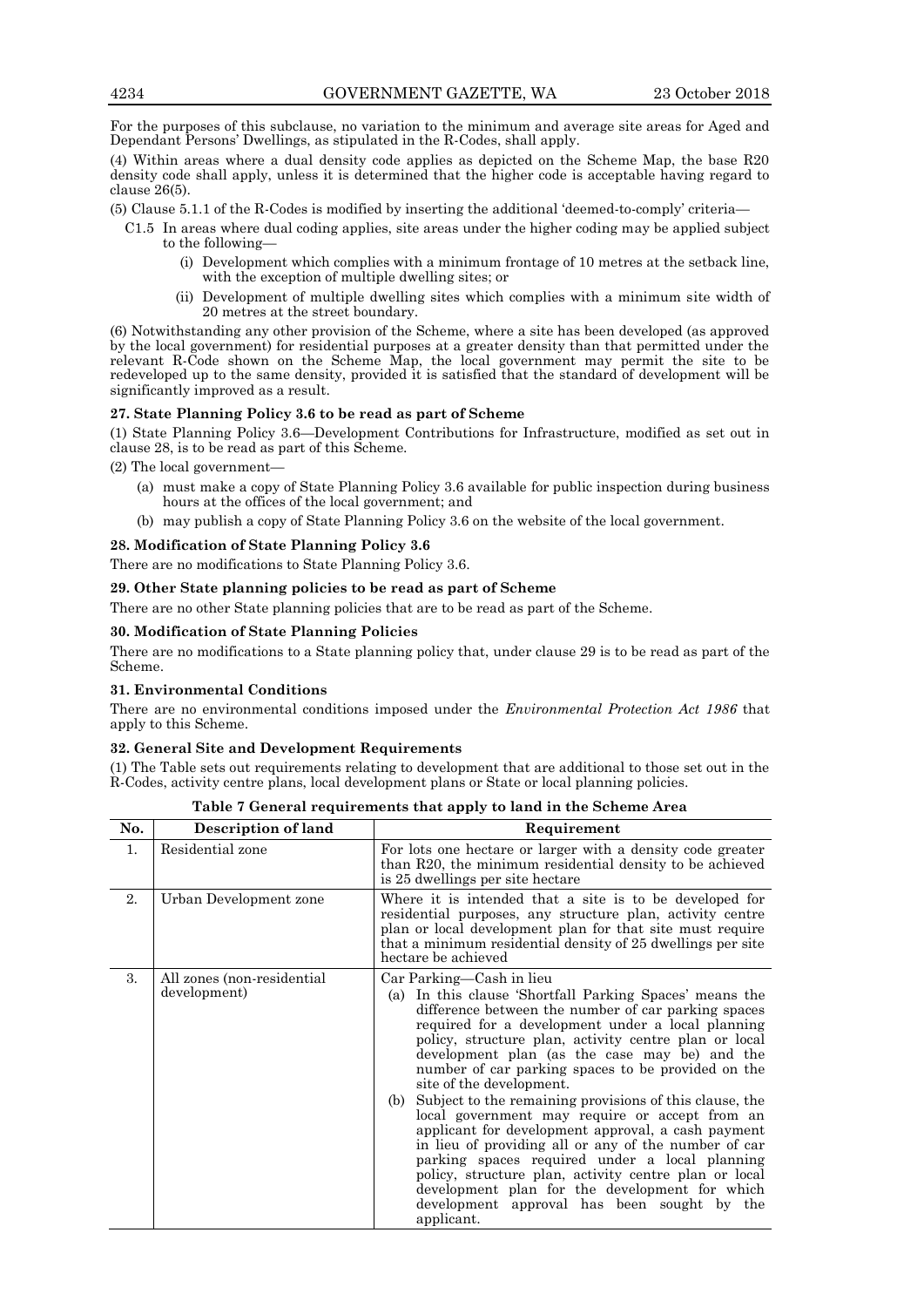| No. | <b>Description of land</b> | Requirement |           |                                                                                                                                                                                                                                            |
|-----|----------------------------|-------------|-----------|--------------------------------------------------------------------------------------------------------------------------------------------------------------------------------------------------------------------------------------------|
|     |                            | (c)         | $must$ —  | Before the local government requires or accepts a<br>cash-in-lieu payment under clause $32(1)3(6)$ , it                                                                                                                                    |
|     |                            |             |           | (i) have a reasonable expectation that the cash-<br>in-lieu payment can be applied to provide the<br>Shortfall<br>Parking<br>Spaces or Transport<br>Infrastructure in the vicinity of the site of the<br>proposed development; and         |
|     |                            |             |           | (ii) have regard to any local planning policy which<br>it adopts in relation to cash-in-lieu of car<br>parking.                                                                                                                            |
|     |                            | (d)         |           | The amount of the cash-in-lieu payment shall be the<br>cost estimated by the local government to provide and<br>construct the Shortfall Parking Spaces.<br>The<br>estimated cost of providing the Shortfall Parking<br>Spaces may include— |
|     |                            |             |           | (i) the cost of land in the vicinity of the proposed<br>development which is required to provide the<br>Shortfall Parking Spaces, to be determined by<br>a licensed valuer appointed by the City;                                          |
|     |                            |             | (ii)      | the cost of constructing to the<br>City's<br>specifications and requirements paved parking<br>for the Shortfall Parking Spaces and any<br>associated manoeuvring areas, accessways,<br>landscaping, drainage and lighting; and             |
|     |                            |             | (iii)     | the cost of constructing or installing signs,<br>facilities or equipment to regulate the<br>permissible period during which a vehicle may<br>occupy the car parking spaces comprising the<br>Shortfall Parking Spaces.                     |
|     |                            |             |           | (e) The cash-in-lieu payment shall be paid in such<br>manner and at such time as the City determines.                                                                                                                                      |
|     |                            | (f)         | and used— | Cash-in-lieu payments received by the City under<br>clause $32(1)3$ . shall be paid into appropriate funds                                                                                                                                 |
|     |                            |             |           | (i) for providing and maintaining the Shortfall<br>Parking Spaces or Transport Infrastructure in<br>the vicinity of the development;                                                                                                       |
|     |                            |             |           | (ii) for providing and maintaining the things<br>referred to in subclauses $32(1)3(d)(ii)$ and<br>$32(1)3.(d)(iii);$ and                                                                                                                   |
|     |                            |             | (iii)     | for reimbursing the City for any expenses,<br>including loan repayments, which it incurs in<br>and maintaining the<br>providing<br>Shortfall<br>Parking Spaces or Transport Infrastructure.                                                |

(2) To the extent that a requirement referred to in subclause (1) is inconsistent with a requirement in the R-Codes, an activity centre plan, a local development plan or a State or local planning policy the requirement referred to in subclause (1) prevails.

(3) To the extent that a requirement referred to in clause 32 is inconsistent with a requirement in clause 33 the requirement referred to in clause 33 prevails.

### **33. Site Specific Development Standards and Requirements**

The Table sets out requirements relating to development that are included in structure plans, activity centre plans and local development plans that apply in the Scheme area.

| No. | Description of land      | Requirement                                                                                                             |  |
|-----|--------------------------|-------------------------------------------------------------------------------------------------------------------------|--|
| 1.  | Whitford Activity Centre | 1.1 Land zoned 'Centre' within the Whitfords Activity Centre                                                            |  |
|     |                          | is separated into four 'Centre Districts' (C) as shown on the<br>scheme map and detailed as follows—                    |  |
|     |                          | (a) Endeavour District $(C-1)$ ;                                                                                        |  |
|     |                          | (b) Retail District $(C-2)$ ;                                                                                           |  |
|     |                          | (c) Banks District $(C-3)$ ; and                                                                                        |  |
|     |                          | (d) Education and Civic District $(C-4)$ .                                                                              |  |
|     |                          | 1.2 The RAC-0 density code applies to land zoned 'Centre'<br>within the Endeavour District.                             |  |
|     |                          | 1.3 The R80 density code applies to land zoned 'Centre' within<br>the Retail, Banks, and Education and Civic Districts. |  |

**Table 8 Site specific development standards and requirements**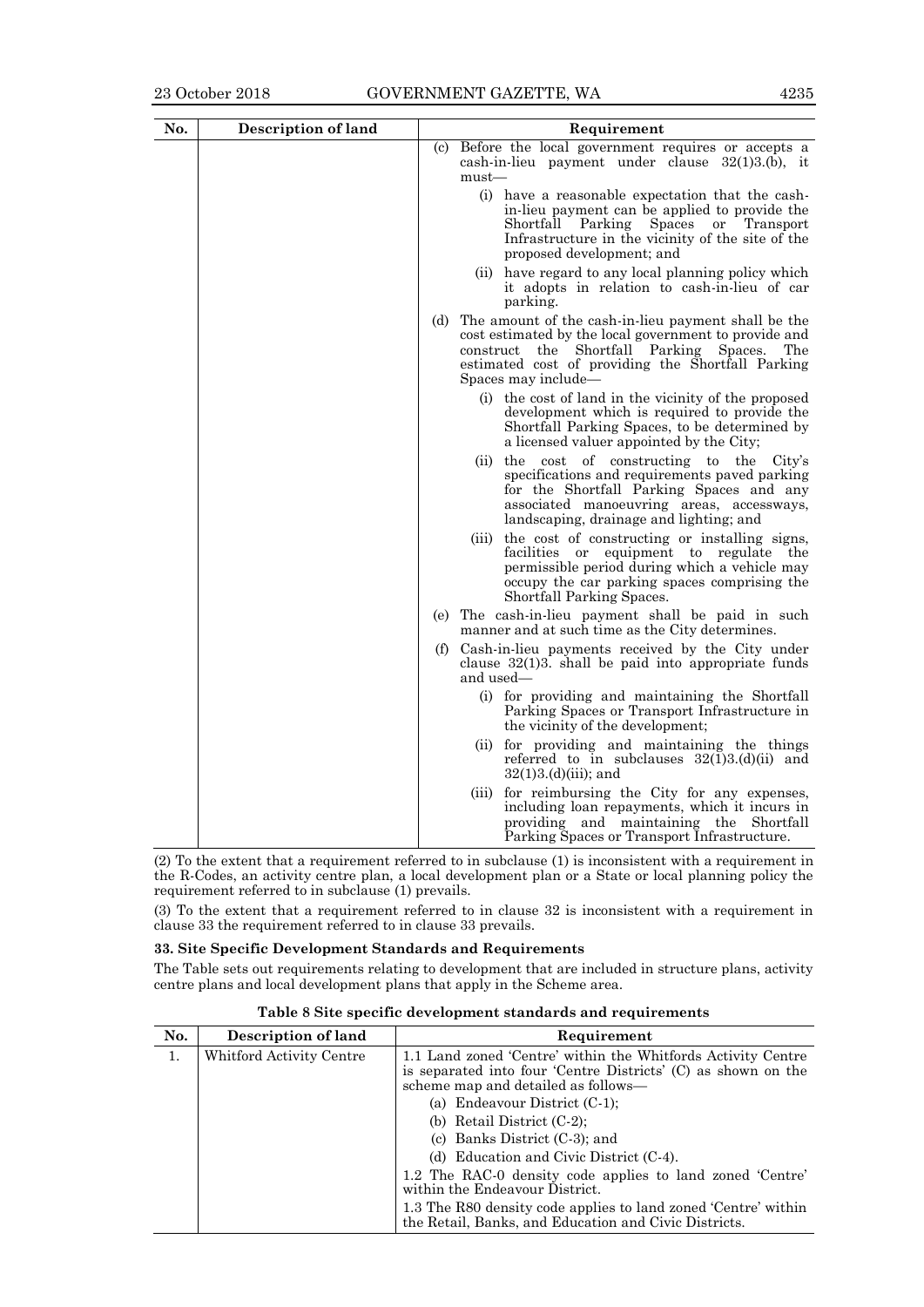| No. | <b>Description of land</b> | Requirement                                                                                                                                                                                                                                                                                                                            |
|-----|----------------------------|----------------------------------------------------------------------------------------------------------------------------------------------------------------------------------------------------------------------------------------------------------------------------------------------------------------------------------------|
|     |                            | 1.4 The total net lettable area of all existing and future shop<br>retail development for land within the 'Centre' zone shall be<br>consistent with an Activity Centre Plan approved pursuant to<br>State Planning Policy 4.2—Activity Centres for Perth and<br>Peel.                                                                  |
|     |                            | 1.5 If an application for development approval is made to the<br>local government to increase the floor space for shop/retail<br>uses within the Retail District where the net lettable area is,<br>or would be increased beyond $55,000m^2$ , the application must<br>demonstrate-                                                    |
|     |                            | (a) residential<br>development<br>in the<br>Retail<br>and/or<br>Endeavour District/s at a minimum rate of one<br>dwelling for every 500m <sup>2</sup> of additional shop/retail<br>NLA in the Retail District;                                                                                                                         |
|     |                            | (b) shop/retail uses within the Endeavour District with a<br>net lettable area of at least 10% of the additional<br>shop/retail net lettable area in the Retail District; and                                                                                                                                                          |
|     |                            | (c) the mix of land use floor space, upon completion of the<br>development subject of the application, is at least<br>40%.                                                                                                                                                                                                             |
|     |                            | 1.6 Land use permissibility for land zoned 'Centre' within the<br>Whitford Activity Centre shall be in accordance with Table<br>3a—Whitford Activity Centre Zoning Table. The symbols used<br>in Table 3a have the same meaning as Clause 18(2) of the<br>scheme.                                                                      |
|     |                            | 1.7 Subject to sub-clause 1.6 and Table 3a, where a land use is<br>not listed, it shall be treated as an unlisted use, pursuant to<br>Clause $18(4)$ of the scheme.                                                                                                                                                                    |
| 2.  | Sorrento Activity Centre   | 2.1 Land use permissibility for land zoned 'Centre' within the<br>Sorrento Activity Centre shall be in accordance with Table 3<br>with the exception of the following—                                                                                                                                                                 |
|     |                            | Commercial Zone<br>X<br>Grouped Dwelling<br>X<br>Motor Vehicle, Boat or Caravan Sales<br>P<br>Multiple Dwelling<br>X<br>Night Club<br>X<br>Restricted Premises<br>X<br>Veterinary Hospital                                                                                                                                             |
| 3.  | Joondalup Activity Centre  | 3.1 Land zoned 'Centre' within the Joondalup Activity Centre<br>is separated into six precincts as shown on the scheme map<br>and detailed as follows-                                                                                                                                                                                 |
|     |                            | (a) City Centre;<br>(b) Health and Wellness;<br>(c) Learning and Innovation;<br>(d) Joondalup Edge;<br>(e) Joondalup West; and<br>(f) Lakeside Residential.<br>3.2 Residential density is in accordance with the Joondalup                                                                                                             |
|     |                            | Activity Centre Plan Figure 3: Residential density code plan.<br>3.3 Land use permissibility for land zoned 'Centre' within the<br>Joondalup Activity Centre shall be in accordance with<br>Table 3b-Joondalup Activity Centre Zoning Table. The<br>symbols used in Table 3b have the same meaning as<br>Clause $18(2)$ of the scheme. |
|     |                            | 3.4 Subject to sub-clause 3.3 and Table 3b, where a land use is<br>not listed, it shall be treated as an unlisted use, pursuant to<br>Clause $18(4)$ of the scheme.                                                                                                                                                                    |

### **34. Variations to Site and Development Requirements**

(1) In this clause—

### *additional site and development requirements* means requirements set out in clauses 32 and 33.

(2) The local government may approve an application for a development approval that does not comply with an additional site and development requirements.

(3) An approval under subclause (2) may be unconditional or subject to any conditions the local government considers appropriate.

(4) If the local government is of the opinion that the non-compliance with an additional site and development requirement will mean that the development is likely to adversely affect any owners or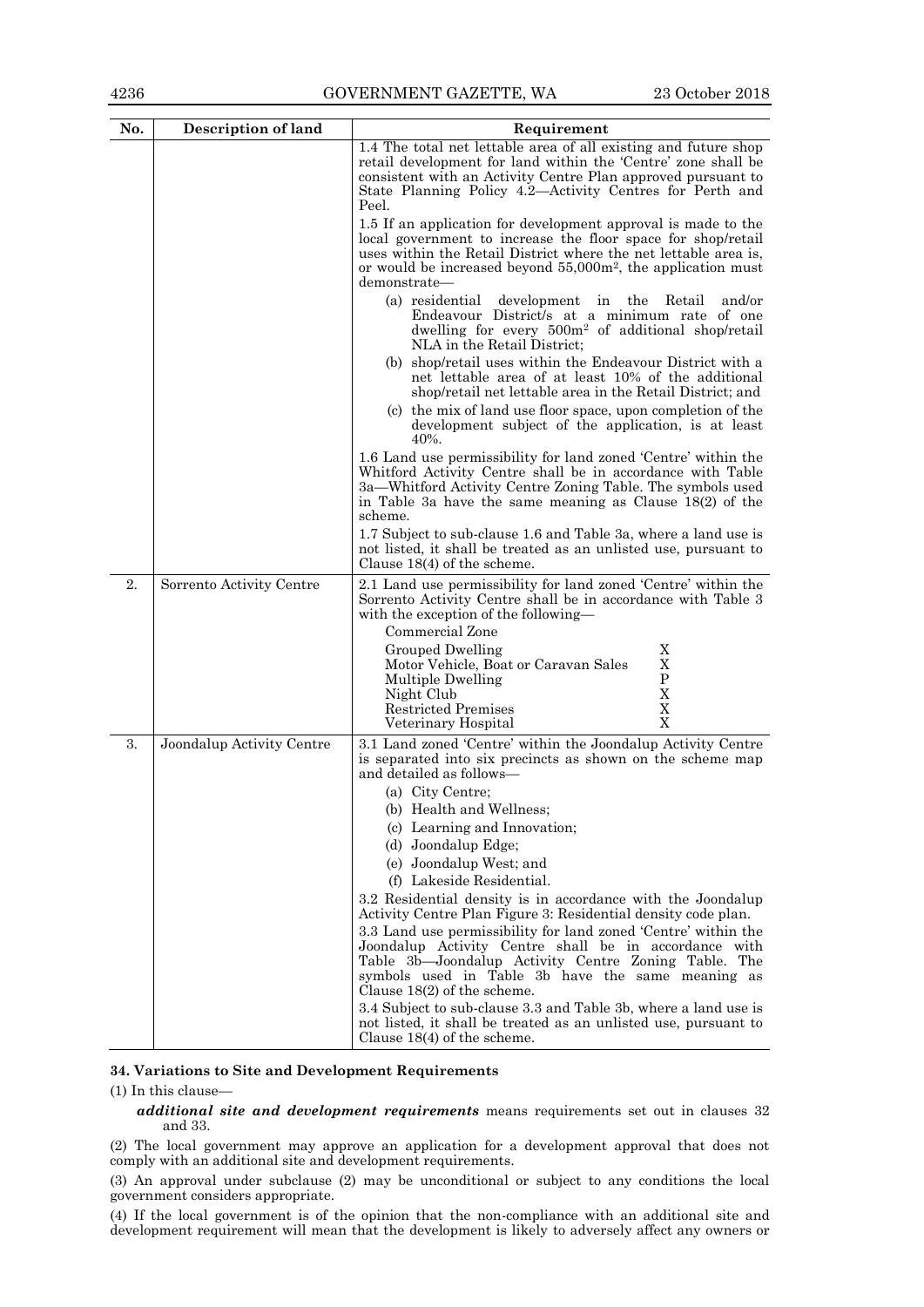occupiers in the general locality or in an area adjoining the site of the development the local government must—

- (a) consult the affected owners or occupiers by following one or more of the provisions for advertising applications for development approval under clause 64 of the deemed provisions; and
- (b) have regard to any expressed views prior to making its determination to grant the development approval under this clause.

(5) The local government may only approve an application for development approval under this clause if the local government is satisfied that—

- (a) approval of the proposed development would be appropriate having regard to the matters that the local government is to have regard to in considering an application for development approval as set out in clause 67 of the deemed provisions; and
- (b) the non-compliance with the site and development standard will not have a significant adverse effect upon the occupiers or users of the development, the inhabitants of the locality or the likely future development of the locality.

#### **35. Restrictive Covenants**

(1) A restrictive covenant affecting land in the Scheme area that would have the effect of limiting the number of residential dwellings which may be constructed on the land is extinguished or varied to the extent that the number of residential dwellings that may be constructed is less than the number that could be constructed on the land under this Scheme.

(2) If subclause (1) operates to extinguish or vary a restrictive covenant—

- (a) development approval is required to construct a residential dwelling that would result in the number of residential dwellings on the land exceeding the number that would have been allowed under the restrictive covenant; and
- (b) the local government must not grant development approval for the construction of the residential dwelling unless it gives notice of the application for development approval in accordance with clause 64 of the deemed provisions.

### **PART 5—SPECIAL CONTROL AREAS**

### **36. Special Control Areas**

There are no special control areas which apply to this Scheme.

### **PART 6—TERMS REFERRED TO IN SCHEME**

*Division 1—General Definitions Used in Scheme*

- **37. Terms Used**
- (1) If a word or expression used in this Scheme is listed in this clause, its meaning is as follows—

*building envelope* means the area of land within which all buildings and effluent disposal facilities on a lot must be contained;

- *building height*, in relation to a building—
	- (a) if the building is used for residential purposes, has the meaning given in the R-Codes; or
	- (b) if the building is used for purposes other than residential purposes, means the maximum vertical distance between the natural ground level and the finished roof height directly above, excluding minor projections as that term is defined in the R-Codes;

*cabin* means a dwelling forming part of a tourist development or caravan park that is—

- (a) an individual unit other than a chalet; and
- (b) designed to provide short-term accommodation for guests;

*chalet* means a dwelling forming part of a tourist development or caravan park that is—

- (a) a self-contained unit that includes cooking facilities, bathroom facilities and separate living and sleeping areas; and
- (b) designed to provide short-term accommodation for guests;

*commencement day* means the day this Scheme comes into effect under section 87(4) of the Act; *commercial vehicle* means a vehicle, whether licenced or not, that has a gross mass of greater than 4.5 tonnes including—

- (a) a utility, van, truck, tractor, bus or earthmoving equipment; and
- (b) a vehicle that is, or is designed to be an attachment to a vehicle referred to in paragraph (a);
- *floor area* has the same meaning as in the Building Code;

*frontage,* in relation to a building—

- (a) if the building is used for residential purposes, has the meaning given in the R-Codes; or
- (b) if the building is used for purposes other than residential purposes, means the line where a road reserve and the front of the lot meet and, if a lot abuts 2 or more road reserves, the one to which the building or proposed building faces;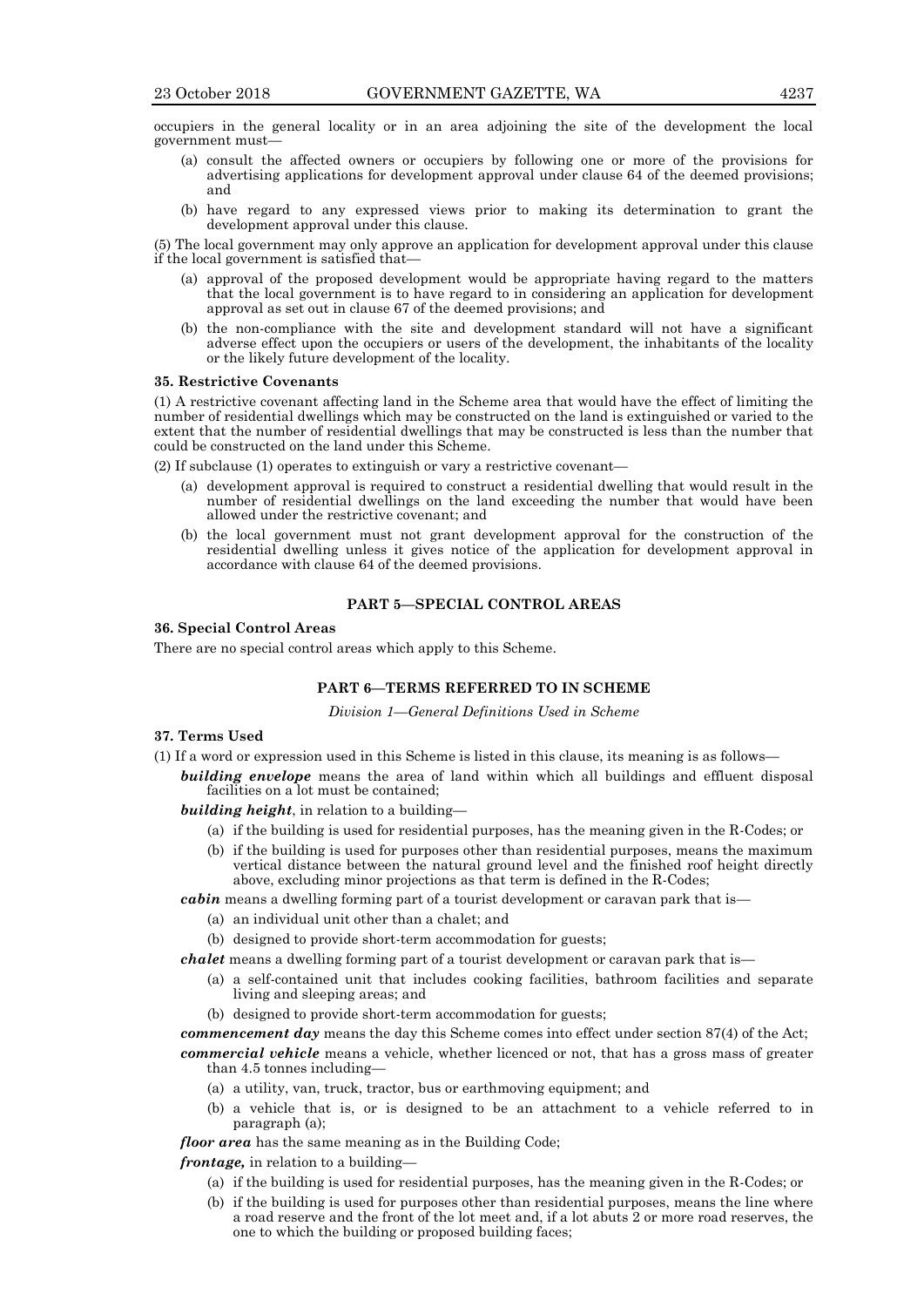- *health practitioner* a medical doctor, dentist, physiotherapist, radiologist, podiatrist, chiropractor, acupuncturist, naturopath or any other health care staff generating their own independent patient load;
- *incidental use* means a use of premises which is consequent on, or naturally attaching, appertaining or relating to, the predominant use;

*minerals* has the meaning given in the *Mining Act 1978* section 8(1);

- *net lettable area* or *nla* means the area of all floors within the internal finished surfaces of permanent walls but does not include the following areas—
	- (a) stairs, toilets, cleaners' cupboards, lift shafts and motor rooms, escalators, tea rooms and plant rooms, and other service areas;
	- (b) lobbies between lifts facing other lifts serving the same floor;
	- (c) areas set aside as public space or thoroughfares and not for the exclusive use of occupiers of the floor or building;
	- (d) areas set aside for the provision of facilities or services to the floor or building where such facilities are not for the exclusive use of occupiers of the floor or building;
- *non-conforming use* has the meaning given in the *Planning and Development Act 2005* section 172;
- *plot ratio* means the ratio of the floor area of a building to an area of land within the boundaries of the lot or lots on which the building is located;
- *precinct* mean a definable area where particular planning polices, guidelines or standards apply;
- *predominant use* means the primary use of premises to which all other uses carried out on the premises are incidental;

*retail* means the sale or hire of goods or services to the public;

- *short-term accommodation* means temporary accommodation provided either continuously or from time to time with no guest accommodated for periods totalling more than 3 months in any 12 month period;
- *site hectare* means the total site area of a subdivision proposal less deductions for nonresidential uses including streets, laneways, open space and community facilities;
- *transport infrastructure* means the works and undertakings described below for the purpose of providing public transport infrastructure, walking and cycling infrastructure, parking infrastructure and demand management—
	- (a) public transport stops, shelters and stations, signs, public transport lanes, vehicles, track and catenary, priority signals and associated works/designs;
	- (b) paths, signs, bikes, end of trip facilities (showers and lockers), pedestrian and cycling crossings and any associated works/designs;
	- (c) on and off street parking bays, parking machines, parking signs, shelters and any associated works/design and technologies;

*wall height*, in relation to a wall of a building—

- (a) if the building is used for residential purposes, has the meaning given in the R-Codes; or
- (b) if the building is used for purposes other than residential purposes, means the vertical distance from the natural ground level of the boundary of the property that is closest to the wall to the point where the wall meets the roof or parapet;

*wholesale* means the sale of goods or materials to be sold by others.

(2) A word or expression that is not defined in this Scheme—

- (a) has the meaning it has in the *Planning and Development Act 2005*; or
- (b) if it is not defined in that Act—has the same meaning as it has in the R-Codes.

### *Division 2—Land Use Terms Used in Scheme*

### **38. Land Use Terms Used**

If this Scheme refers to a category of land use that is listed in this provision the meaning of that land use is set out below—

*amusement parlour* means premises—

- (a) that are open to the public; and
- (b) that are used predominantly for amusement by means of amusement machines including computers; and
- (c) where there are 2 or more amusement machines;
- *animal establishment* means premises used for the breeding, boarding, training or caring of animals for commercial purposes but does not include animal husbandry—intensive or veterinary centre.
- *bed and breakfast* means a dwelling—
	- (a) used by a resident of the dwelling to provide short-term accommodation, including breakfast, on a commercial basis for not more than 4 adult persons or one family; and
	- (b) containing not more than 2 guest bedrooms;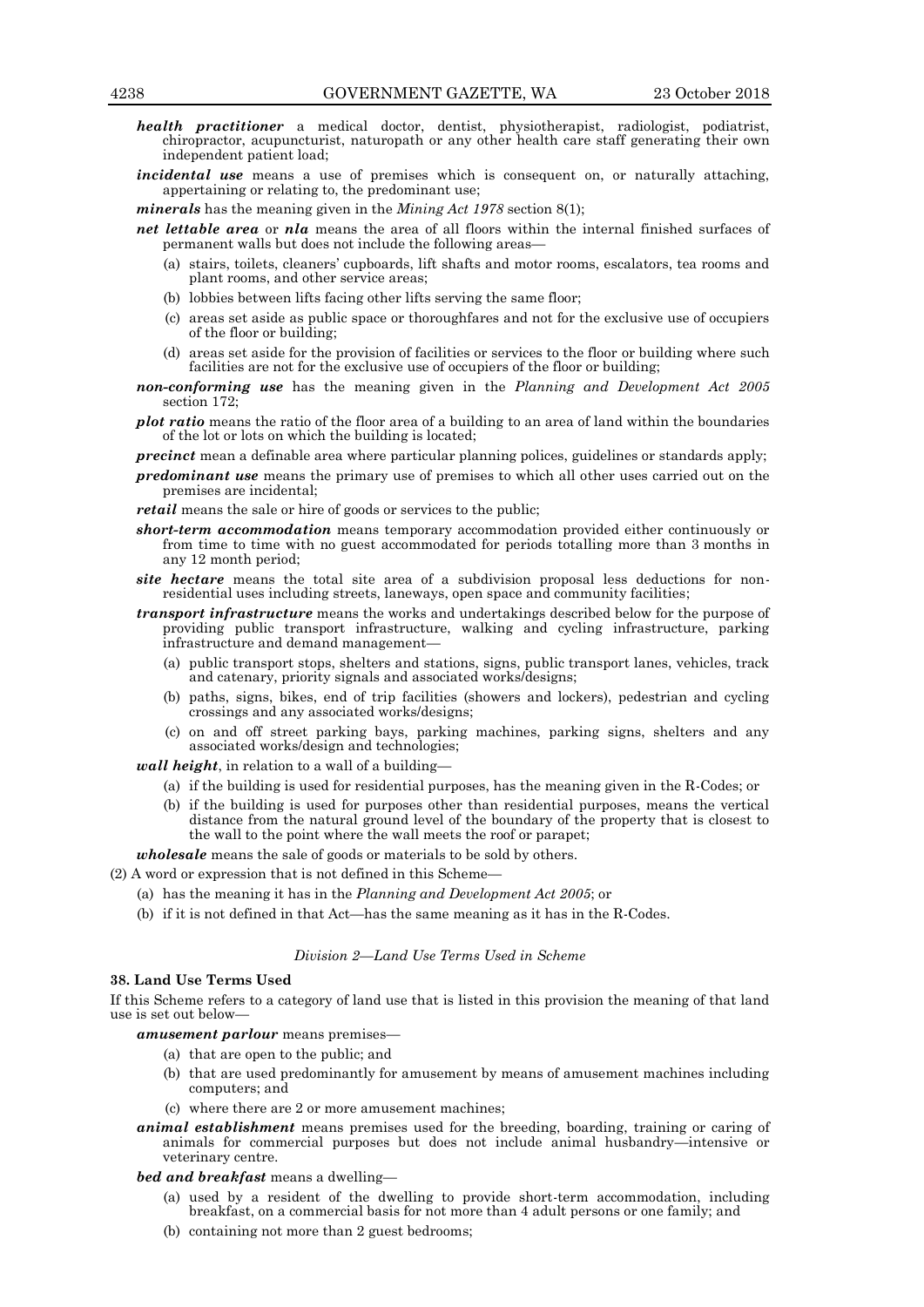*betting agency* means an office or totalisator agency established under the *Racing and Wagering Western Australia Act 2003*;

#### *bulky goods showroom* means premises—

- (a) used to sell by retail any of the goods and accessories of the following types that are principally used for domestic purposes—
	- (i) automotive parts and accessories;
	- (ii) camping, outdoor and recreation goods;
	- (iii) electric light fittings;
	- (iv) animal supplies including equestrian and pet goods;
	- (v) floor and window coverings;
	- (vi) furniture, bedding, furnishings, fabrics, manchester and homewares;
	- (vii) household appliances, electrical goods and home entertainment goods;
	- (viii) party supplies;
	- (ix) office equipment and supplies;
	- (x) babies' and childrens' goods, including play equipment and accessories;
	- (xi) sporting, cycling, leisure, fitness goods and accessories;
	- (xii) swimming pools;
	- and
- (b) used to sell by retail goods and accessories by retail if—
	- (i) a large area is required for the handling, display or storage of the goods; or
	- (ii) vehicular access is required to the premises for the purpose of collection of purchased goods;
- *caravan park* means premises that are a caravan park as defined in the *Caravan Parks and Camping Grounds Act 1995* section 5(1);
- *caretaker's dwelling* means a dwelling on the same site as a building, operation or plant used for industry, and occupied by a supervisor of that building, operation or plant;
- *car park* means premises used primarily for parking vehicles whether open to the public or not but does not include—
	- (a) any part of a public road used for parking or for a taxi rank; or
	- (b) any premises in which cars are displayed for sale;
- *child care premises* means premises where—
	- (a) an education and care service as defined in the *Education and Care Services National Law (Western Australia)* section 5(1), other than a family day care service as defined in that section, is provided; or
	- (b) a child care service as defined in the *Child Services Act 2007* section 4 is provided;
- *cinema/theatre* means premises where the public may view a motion picture or theatrical production;
- *civic use* means premises used by a government department, an instrumentality of the State or the local government for administrative, recreational or other purposes;
- *club premises* means premises used by a legally constituted club or association or other body of persons united by a common interest;
- *commercial vehicle parking* means premises used for parking of one or 2 commercial vehicles but does not include—
	- (a) any part of a public road used for parking or for a taxi rank; or
	- (b) parking of commercial vehicles incidental to the predominant use of the land;
- *community purpose* means premises designed or adapted primarily for the provision of educational, social, cultural or recreational facilities or services by organisations involved in activities for community benefit;
- *consulting rooms* means premises used by no more than 2 health practitioners at the same time for the investigation or treatment of human injuries or ailments and for general outpatient care;
- *convenience store* means premises—
	- (a) used for the retail sale of convenience goods commonly sold in supermarkets, delicatessens or newsagents; and
	- (b) operated during hours which include, but may extend beyond, normal trading hours; and
	- (c) the floor area of which does not exceed  $300 \text{ m}^2$  net lettable area;
- *dry cleaning premises* means any land or buildings used for the cleaning of garments and other fabrics by chemical processes, or for the purposes of washing and ironing clothes or fabrics;
- *educational establishment* means premises used for the purposes of providing education including premises used for a school, higher education institution, business college, academy or other educational institution;
- *exhibition centre* means premises used for the display, or display and sale, of materials of an artistic, cultural or historical nature, including a museum;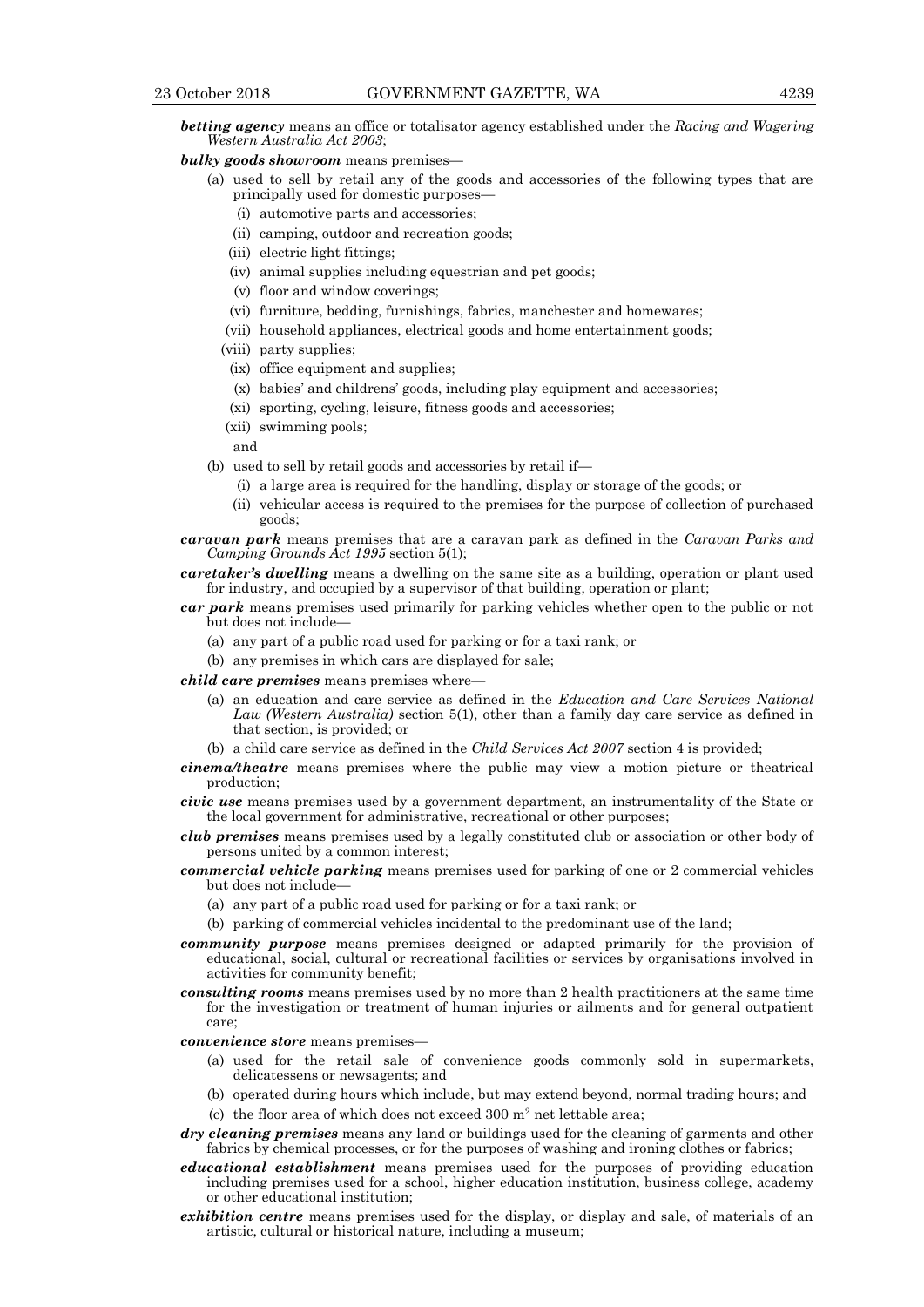*family day care* means premises where a family day care service as defined in the *Education and Care Services National Law (Western Australia)* is provided;

- *fast food outlet* means premises other than a lunch bar, including premises with a facility for drive-through service, used for the preparation, sale and serving of food to customers in a form ready to be eaten—
	- (a) without further preparation; and
	- (b) primarily off the premises;
- *fuel depot* means premises used for the storage and sale in bulk of solid or liquid or gaseous fuel, but does not include premises used—
	- (a) as a service station; or
	- (b) for the sale of fuel by retail into a vehicle for use by the vehicle;
- *funeral parlour* means premises used—
	- (a) to prepare and store bodies for burial or cremation;
	- (b) to conduct funeral services;
- *garden centre* means premises used for the propagation, rearing and sale of plants, and the storage and sale of products associated with horticulture and gardens;
- *holiday accommodation* means 2 or more dwellings on one lot used to provide short-term accommodation for persons other than the owner of the lot;
- *holiday house* means a single dwelling on one lot used to provide short-term accommodation but does not include a bed and breakfast;
- *home business* means a dwelling or land around a dwelling used by an occupier of the dwelling to carry out a business, service or profession if the carrying out of the business, service or profession—
	- (a) does not involve employing more than 2 people who are not members of the occupier's household; and
	- (b) will not cause injury to or adversely affect the amenity of the neighbourhood; and
	- (c) does not occupy an area greater than  $50 \text{ m}^2$ ; and
	- (d) does not involve the retail sale, display or hire of any goods unless the sale, display or hire is done only by means of the Internet; and
	- (e) does not result in traffic difficulties as a result of the inadequacy of parking or an increase in traffic volumes in the neighbourhood; and
	- (f) does not involve the presence, use or calling of a vehicle of more than 4.5 tonnes tare weight; and
	- (g) does not involve the use of an essential service that is greater than the use normally required in the zone in which the dwelling is located;

*home occupation* means a dwelling or land around a dwelling used by an occupier of the dwelling to carry out an occupation if the carrying out of the occupation that—

- (a) does not involve employing a person who is not a member of the occupier's household;
- (b) will not cause injury to or adversely affect the amenity of the neighbourhood; and
- (c) does not occupy and area greater than  $20 \text{ m}^2$ ; and
- (d) does not involve the display on the premises of a sign with an area exceeding  $0.2 \text{ m}^2$ ; and
- (e) does not involve the retail sale, display or hire of any goods unless the sale, display or hire is done only by means of the Internet; and
- (f) does not—
	- (i) require a greater number of parking spaces than normally required for a single dwelling; or
	- (ii) result in an increase in traffic volume in the neighbourhood;
- (g) does not involve the presence, use or calling of a vehicle of more than 4.5 tonnes tare weight; and
- (h) does not include provisions for the fuelling, repair or maintenance of motor vehicles; and
- (i) does not involve the use of an essential service that is greater than the use normally required in the zone in which the dwelling is located;

*home office* means a dwelling used by an occupier of the dwelling to carry out a home occupation if the carrying out of the occupation—

- (a) is solely within the dwelling;
- (b) does not entail clients or customers travelling to and from the dwelling; and
- (c) does not involve the display of a sign on the premises; and
- (d) does not require any change to the external appearance of the dwelling;
- *home store* means any shop attached to a dwelling that—
	- (a) has a net lettable area not exceeding  $100 \text{ m}^2$ ; and
	- (b) is operated by a person residing in the dwelling;
- *hospital* means premises used as a hospital as defined in the *Health Services Act 2016*  section 8(4);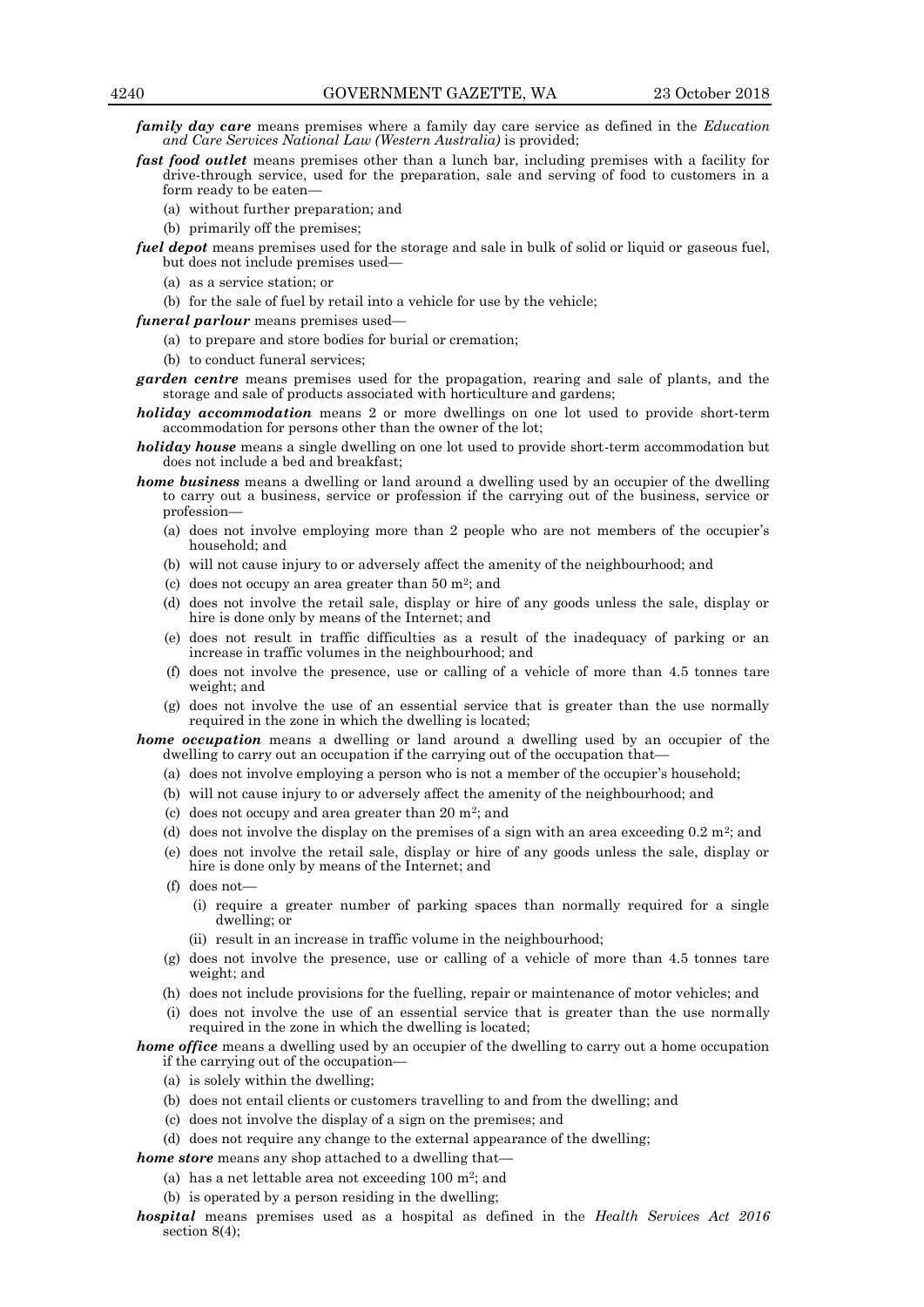*hotel* means premises the subject of a hotel licence other than a small bar or tavern licence granted under the *Liquor Control Act 1988* including any betting agency on the premises;

- *industry* means premises used for the manufacture, dismantling, processing, assembly, treating, testing, servicing, maintenance or repairing of goods, products, articles, materials or substances and includes facilities on the premises for any of the following purposes—
	- (a) the storage of goods;
	- (b) the work of administration or accounting;
	- (c) the selling of goods by wholesale or retail;
	- (d) the provision of amenities for employees,
	- (e) incidental purposes;
- *Industry—extractive* means premises, other than premises used for mining operations, that are used for the extraction of basic raw materials including by means of ripping, blasting or dredging and may include facilities for any of the following purposes—
	- (a) the processing of raw materials including crushing, screening, washing, blending or grading;
	- (b) activities associated with the extraction of basic raw materials including wastewater treatment, storage, rehabilitation, loading, transportation, maintenance and administration;
- *industry—light* means premises used for an industry where impacts on the amenity of the area in which the premises is located can be mitigated, avoided or managed;
- *industry—service* means—
	- (a) an industry—light carried out from premises which may have a retail shop front and from which goods manufactured on premises may be sold; or
	- (b) premises having a retail shop front and used as a depot for receiving goods to be serviced;
- *liquor store—large* means premises the subject of a liquor store licence granted under the Liquor Control Act 1988 with a net lettable area of more than 300m<sup>2</sup>;
- *liquor store—small* means premises the subject of a liquor store licence granted under the Liquor Control Act 1988 with a net lettable area of not more than 300m<sup>2</sup>;
- *lunch bar* means premises or part of premises within an industrial or commercial area used for the preparation, sale and serving of food to customers in a form ready to be eaten without further preparation;
- *market* means premises used for the display and sale of goods from stalls by independent vendors;
- *medical centre* means premises other than a hospital, used by 3 or more health practitioners at the same time for the investigation or treatment of human injuries or ailments and for general outpatient care;
- *motel* means premises which may be licensed under the *Liquor Control Act 1988*
	- (a) used to accommodate guests in a manner similar to a hotel; and
	- (b) with specific provision for the accommodation of guests with motor vehicles;
- *motor vehicle, boat or caravan sales* means premises used to sell of hire motor vehicles, boats or caravans;
- *motor vehicle repair* means premises used for or in connection with—
	- (a) electrical and mechanical repairs, or overhauls, to vehicles other than panel beating, spray painting or chassis reshaping of vehicles; or
	- (b) repairs to tyres other than recapping or retreading of tyres;
- *motor vehicle wash* means premises primarily used to wash motor vehicles;
- *night club* means premises the subject of a nightclub licence granted under the *Liquor Control Act 1988*;
- *office* means premises used for administration, clerical, technical, professional or similar business activities;
- *park home park* means premises used as a park home park as defined in the *Caravan Parks and Camping Grounds Regulations 1997* Schedule 8;
- *place of worship* means premises used for religious activities such as a chapel, church, mosque, synagogue or temple;
- *reception centre* means premises used for hosted functions on formal or ceremonial occasions;
- *recreation—private* means premises that are—
	- (a) used for indoor or outdoor leisure, recreation or sport; and
	- (b) not usually open to the public without charge;
- *residential aged care facility* means a residential facility providing personal and/or nursing care primarily to people who are frail and aged and which, as well as accommodation, includes appropriate staffing to meet nursing and personal care of residents; meals and cleaning services; furnishings, furniture and equipment. May also include residential respite (short term) care but does not include a hospital or psychiatric facility;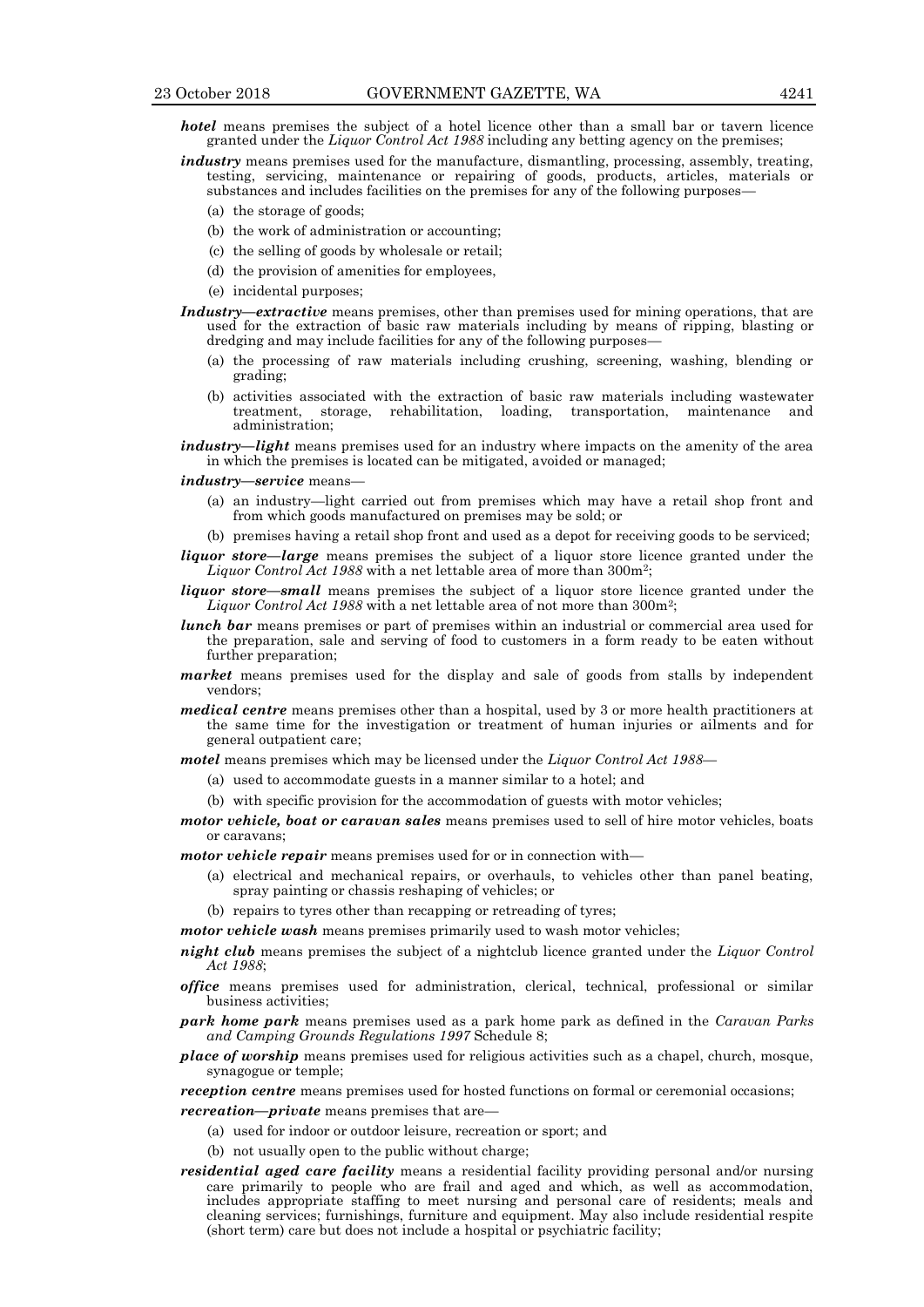- *restaurant/cafe* means premises primarily used for the preparation, sale and serving of food and drinks for consumption on the premises by customers for whom seating is provided, including premises that are licenced under the *Liquor Control Act 1988*;
- *restricted premises* means premises used for the sale by retail or wholesale, or the offer for hire, loan or exchange, or the exhibition, display or delivery of—
	- (a) publications that are classified as restricted under the *Classification (Publications, Films and Computer Games) Act 1995* (Commonwealth); and
	- (b) materials, compounds, preparations or articles which are used or intended to be used primarily in or in connection with any form of sexual behaviour or activity; or
	- (c) smoking-related implements;
- *serviced apartment* means a group of units or apartments providing—
	- (a) self-contained short stay accommodation for guests; and
		- (b) any associated reception or recreational facilities;
- *service station* means premises other than premises used for a transport depot, panel beating, spray painting, major repairs or wrecking, that are used for—
	- (a) the retail sale of petroleum products, motor vehicle accessories and goods of an incidental or convenience retail nature; and/or
	- (b) the carrying out of greasing, tyre repairs and minor mechanical repairs to motor vehicles;
- *shop* means premises other than a bulky goods showroom, a liquor store—large or a liquor store—small used to sell goods by retail, to hire goods, or to provide services of a personal nature, including hairdressing or beauty therapy services;
- *small bar* means premises the subject of a small bar licence granted under the *Liquor Control Act 1988*;
- *tavern* means premises the subject of a tavern licence granted under the *Liquor Control Act 1988*;
- *telecommunications infrastructure* means premises used to accommodate the infrastructure used for or in conjunction with a telecommunications network including any line, equipment, apparatus, tower, antenna, tunnel, duct, hole, pit or other structure related to the network;
- *tourist development* means a building or a group of buildings forming a complex, other than a bed and breakfast, a caravan park or holiday accommodation, used to provide—
	- (a) short-term accommodation for guests; and
	- (b) onsite facilities for the use of guests; and
	- (c) facilities for the management of the development;
- *trade display* means premises use for the display of trade goods and equipment for the purpose of advertisement;
- *trade supplies* means premises used to sell by wholesale or retail, or to hire, assemble or manufacture any materials, tools, equipment, machinery or other goods used for the following purposes including goods which may be assembled or manufactured off the premises—
	- (a) automotive repairs and servicing;
	- (b) building including repair and maintenance;
	- (c) industry;
	- (d) landscape gardening;
	- (e) provision of medical services;
	- (f) primary production;
	- (g) use by government departments or agencies, including local government;
- *transport depot* means premises used primarily for the parking or garaging 3 or more commercial vehicles including—
	- (a) any ancillary maintenance or refuelling of those vehicles; and
	- (b) any ancillary storage of goods brought to the premises by those vehicles; and
	- (c) the transfer of goods or persons from one vehicle to another;
- *veterinary centre* means premises used to diagnose animal diseases or disorders, to surgically or medically treat animals, or for the prevention of animal diseases or disorders;

*warehouse/storage* means premises including indoor or outdoor facilities used for—

- (a) the storage of goods, equipment, plant or materials; or
- (b) the display or sale by wholesale of goods.

### **SCHEDULE A—SUPPLEMENTAL PROVISIONS TO THE DEEMED PROVISIONS**

These provisions are to be read in conjunction with the deemed provisions (Schedule 2) contained in the *Planning and Development (Local Planning Schemes) Regulations 2015*.

Clause 61(1)

- (k) the erection of a boundary fence in a zone where the R-Codes do not apply;
- (l) the carrying out of works urgently necessary in the public safety or for the safety or security of plant or equipment or for the maintenance of essential services;